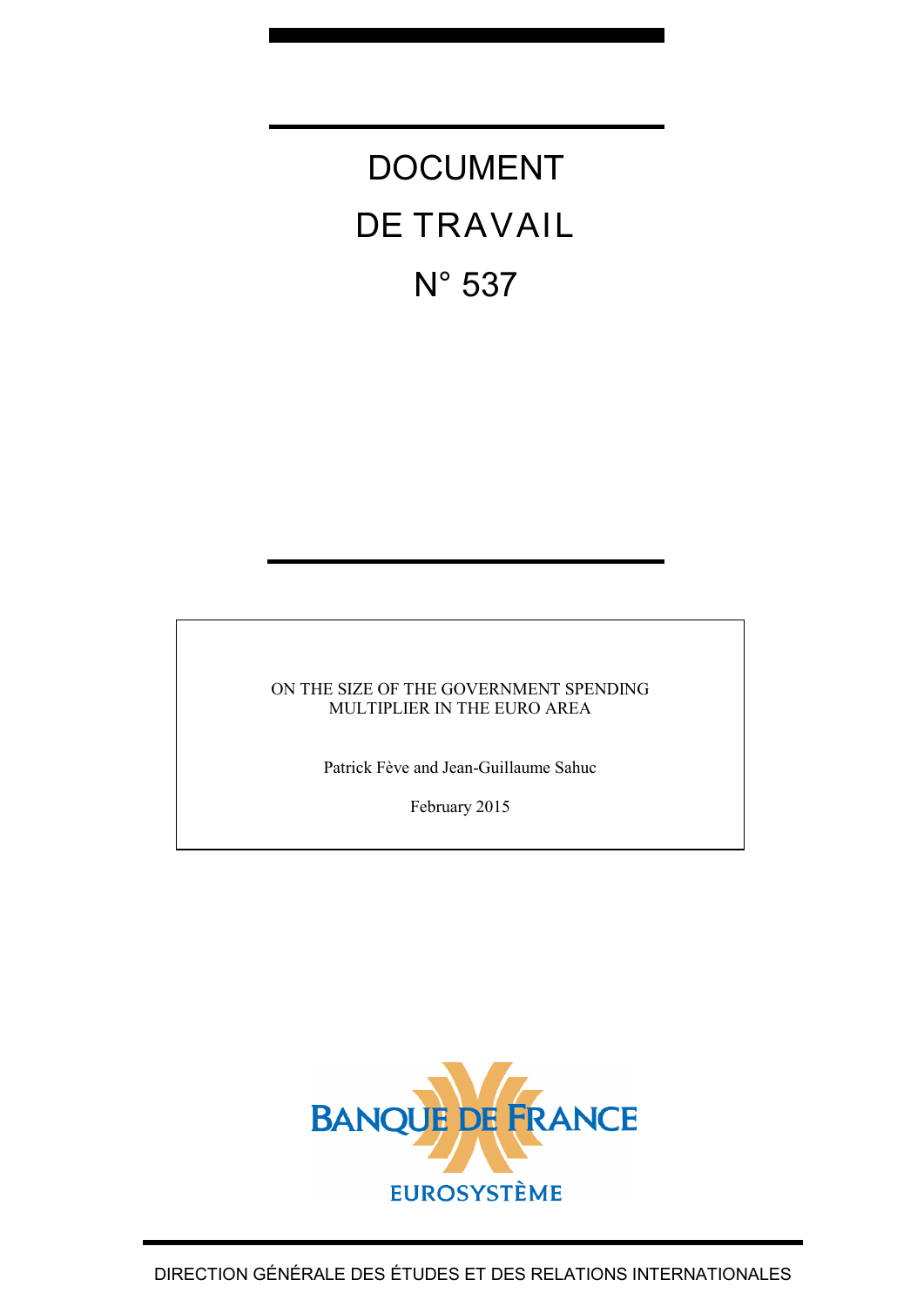# DIRECTION GÉNÉRALE DES ÉTUDES ET DES RELATIONS INTERNATIONALES

## ON THE SIZE OF THE GOVERNMENT SPENDING MULTIPLIER IN THE EURO AREA

Patrick Fève and Jean-Guillaume Sahuc

February 2015

Les Documents de travail reflètent les idées personnelles de leurs auteurs et n'expriment pas nécessairement la position de la Banque de France. Ce document est disponible sur le site internet de la Banque de France « [www.banque-france.fr](http://www.banque-france.fr/) ».

Working Papers reflect the opinions of the authors and do not necessarily express the views of the Banque de France. This document is available on the Banque de France Website ["www.banque-france.fr"](http://www.banque-france.fr/).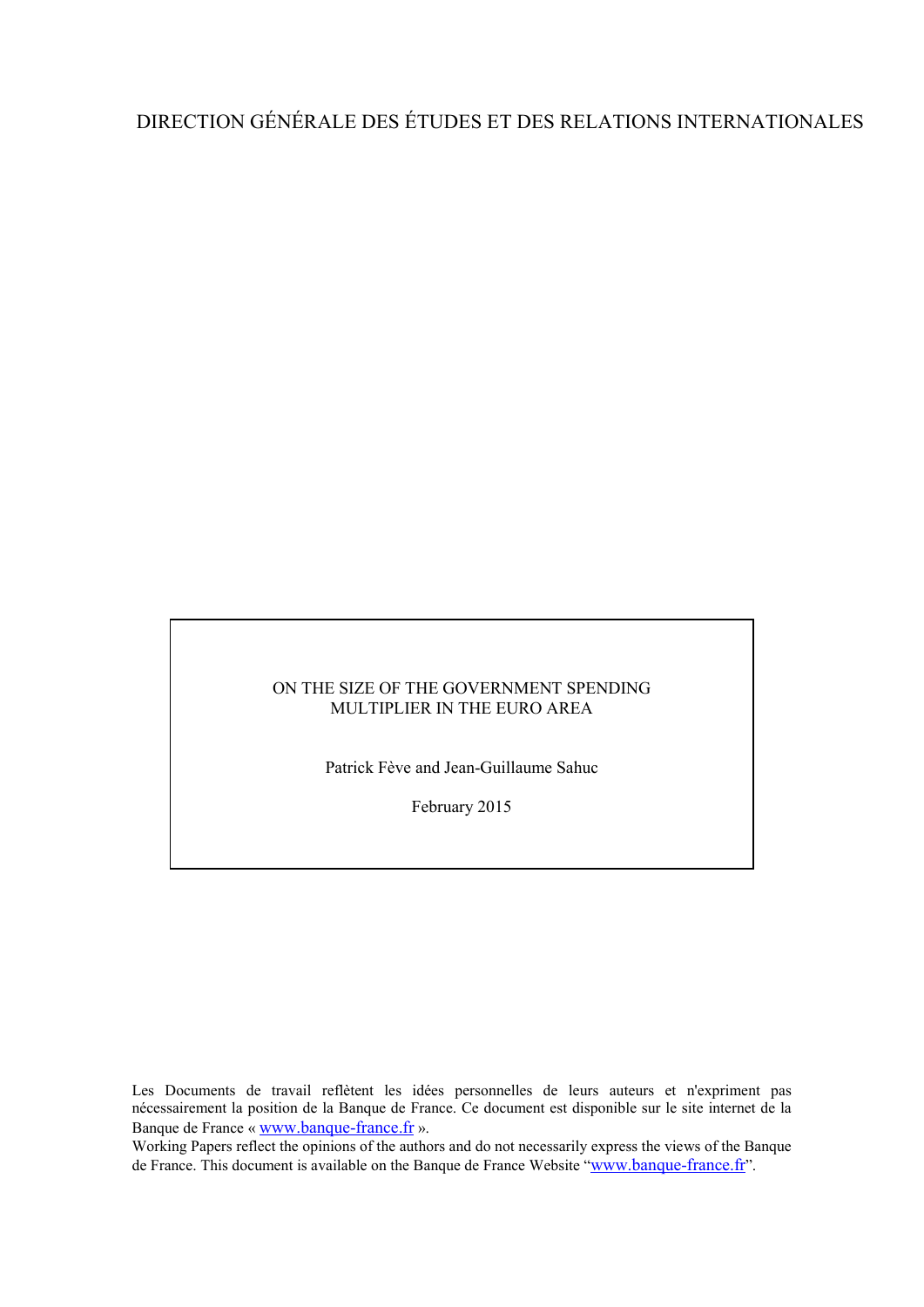## **ON THE SIZE OF THE GOVERNMENT SPENDING MULTIPLIER IN THE EURO AREA**

PATRICK FÈVE AND JEAN-GUILLAUME SAHUC

Fève: Toulouse School of Economics, Université Toulouse I-Capitole, Manufacture des Tabacs, Bâtiment F, 21 Allée de Brienne, 31000 Toulouse, France (e-mail: patrick.feve@tse-fr.eu); Sahuc: Banque de France, 31 rue Croix des Petits Champs, 75049 Paris, France (e-mail: jean-guillaume.sahuc@banque-france.fr). We are grateful to Julien Matheron, Rafael Wouters, Francesco Zanetti (Associate Editor) and two anonymous referees for helpful comments and remarks. The views expressed in this paper are those of the authors and do not necessarily reflect those of the Banque de France.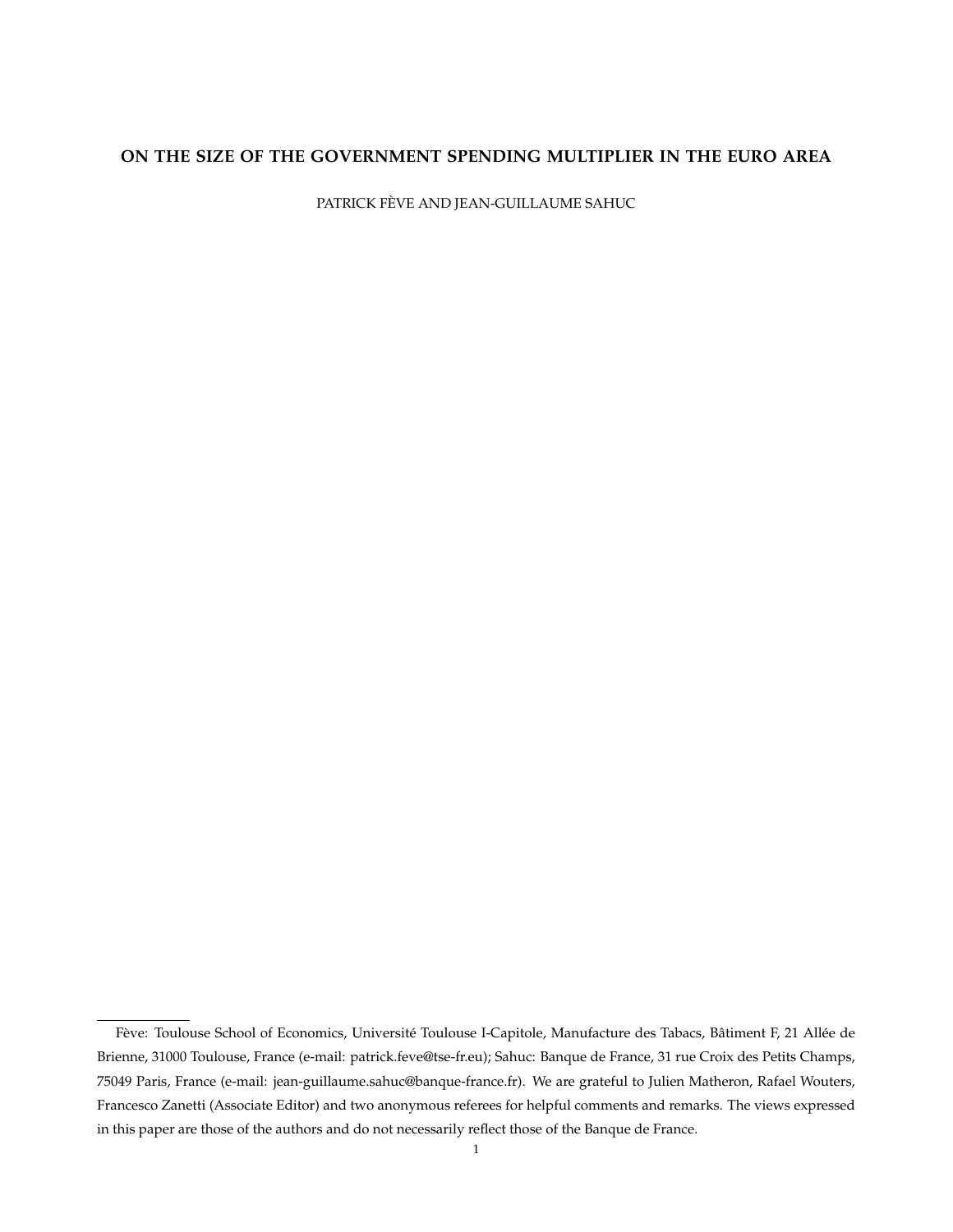ABSTRACT : This article addresses the existence of a wide range of estimated government spending multipliers in a dynamic stochastic general equilibrium model of the euro area. Our estimation results and counterfactual exercises provide evidence that omitting the interactions of key ingredients at the estimation stage (such as Edgeworth complementarity/substitutability between private consumption and government expenditures, endogenous government spending policy and general habits in consumption) paves the way for potentially large biases. We argue that uncertainty on the quantitative assessments of fiscal programmes could partly originate from these biases.

JEL CLASS.: C32, E32, E62.

KEYWORDS: Government spending multiplier, DSGE models, Estimation bias, Euro area.

RÉSUMÉ : Cet article s'intéresse à l'existence d'un large éventail de valeurs estimées du multiplicateur des dépenses publiques au sein d'un meme modèle structurel de la zone euro. Nous montrons à l'aide d'exercices contrefactuels que l'omission, à l'étape de l'estimation, d'interactions entre divers mécanismes essentiels (tels qu'une complémentarité/substituabilité entre consommation privée et dépenses publiques, le degré de stabilisation automatique ou encore une spécification des habitudes de consommation plus générale) donne lieu à des biais potentiellement importants. Nous pensons que l'incertitude sur les évaluations quantitatives des programmes budgétaires pourrait en partie provenir de ce type de biais.

CLASSIFICATION JEL : C32, E32, E62.

MOTS-CLÉS : Multiplicateur des dépenses publiques, modèles DSGE, biais d'estimation, zone euro.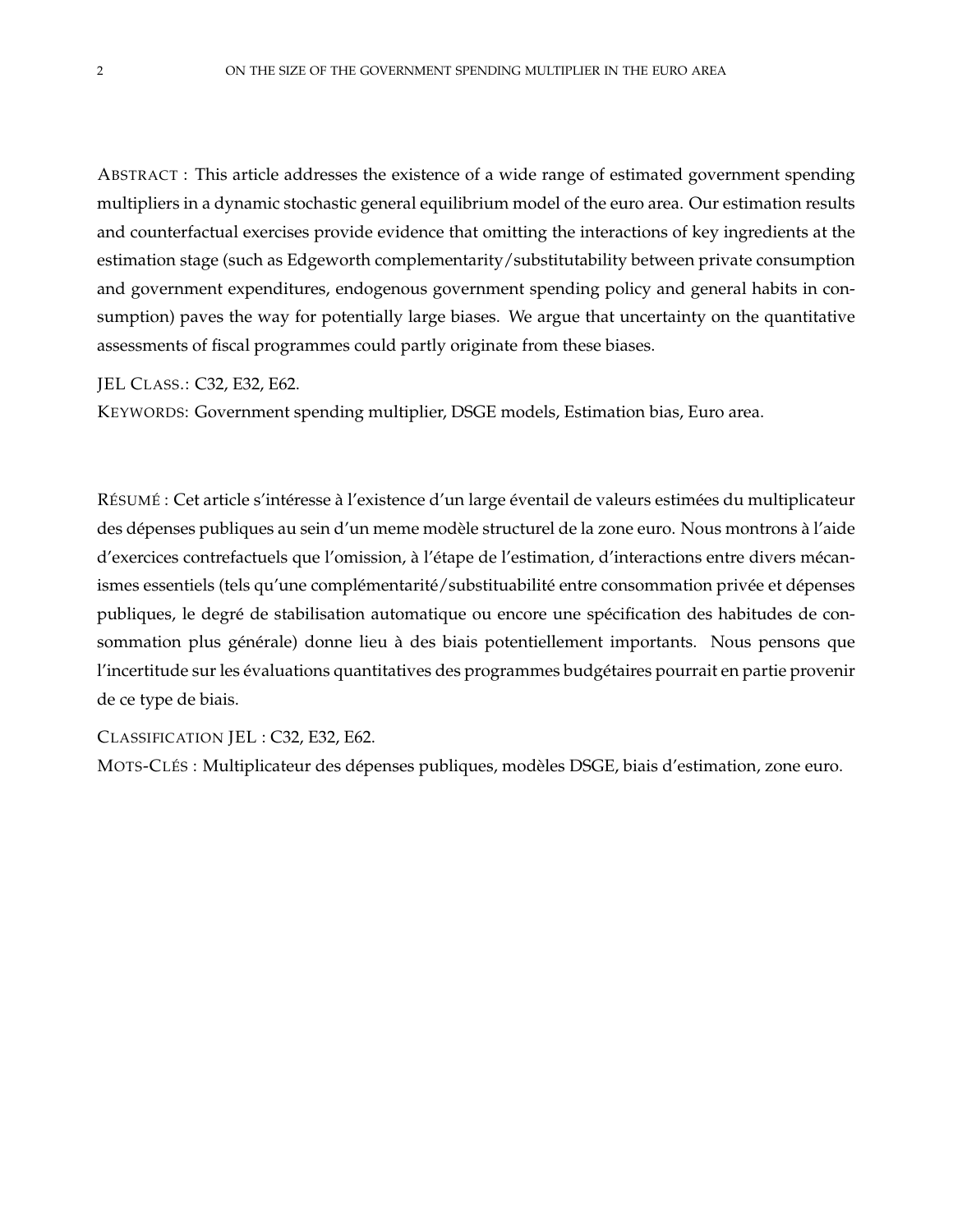#### NON TECHNICAL SUMMARY

Stimulus packages facing the Great Recession and the ongoing consolidation programs in most EU Member States have put fiscal policy at the heart of current economic policy discussions. A particularly debated issue is the evaluation of government spending multipliers, i.e. the increase in output consecutive to an increase in government spending, on which fiscal policy choices are partly based. However, there is not a single figure behind this concept, and a large uncertainty is surrounding its measurement. The value of the multiplier depends on many factors such as the econometric approach, the underlying model, the nature and duration of the fiscal change, or the state of the economy (see among others, Cogan *et al.*, 2010, Ramey, 2011, Auerbach and Gorodnichenko, 2012, Coenen *et al.*, 2012, Fève *et al.* 2013, or Erceg and Lindé, 2014), leaving the decision maker in trouble.

This paper contributes to this literature by providing an explanation for the wide range of estimated government spending multipliers within a given dynamic stochastic general equilibrium (DSGE) model of the euro area. We argue that omitting the interactions of key ingredients at the estimation stage, through cross-equation restrictions, paves the way for potentially large upward or downward biases. This shows up in our medium-scale model by studying the simultaneous combination of three mechanisms: *(i)* Edgeworth complementarity/substitutability between private consumption and government spending, *(ii)* endogeneity of government policy and *(iii)* general habits in consumption.

The mechanisms underlying the existence of bias in the estimated multiplier are the following. First, Edgeworth complementarity and counter-cyclicality of government expenditures work in opposite directions. Indeed, higher degree of Edgeworth complementarity leads to increase the response of both private consumption and output to a government spending shock, whereas a countercyclical policy acts as an automatic stabilizer. If fiscal policy is wrongly assumed to be exogenous, an econometrician will then *under-estimate* the true degree of Edgeworth complementarity to match the same correlation pattern of the data (as, for example, the positive relationships between private consumption and public expenditures). This translates into lower estimates of the government spending multiplier. A wrong assessment of the effects of government spending shocks is then obtained when automatic stabilizers are not taking into account. Second, Edgeworth complementarity and habit persistence in consumption work also in opposite directions. A high degree of habit formation tends to reduce (not eliminate) the crowding-out effect of public spending on private consumption. A moderate degree of Edgeworth complementarity is then needed to replicate the properties of the data. If an important dimension of habit formation (in our case, habit stock) is wrongly omitted at the estimation stage, the degree of Edgeworth complementarity will be *over-estimated* to compensate the lack of habit formation, turning to over-estimate the multiplier. This means that the specification of the utility function matters a lot for when estimating the government spending multiplier.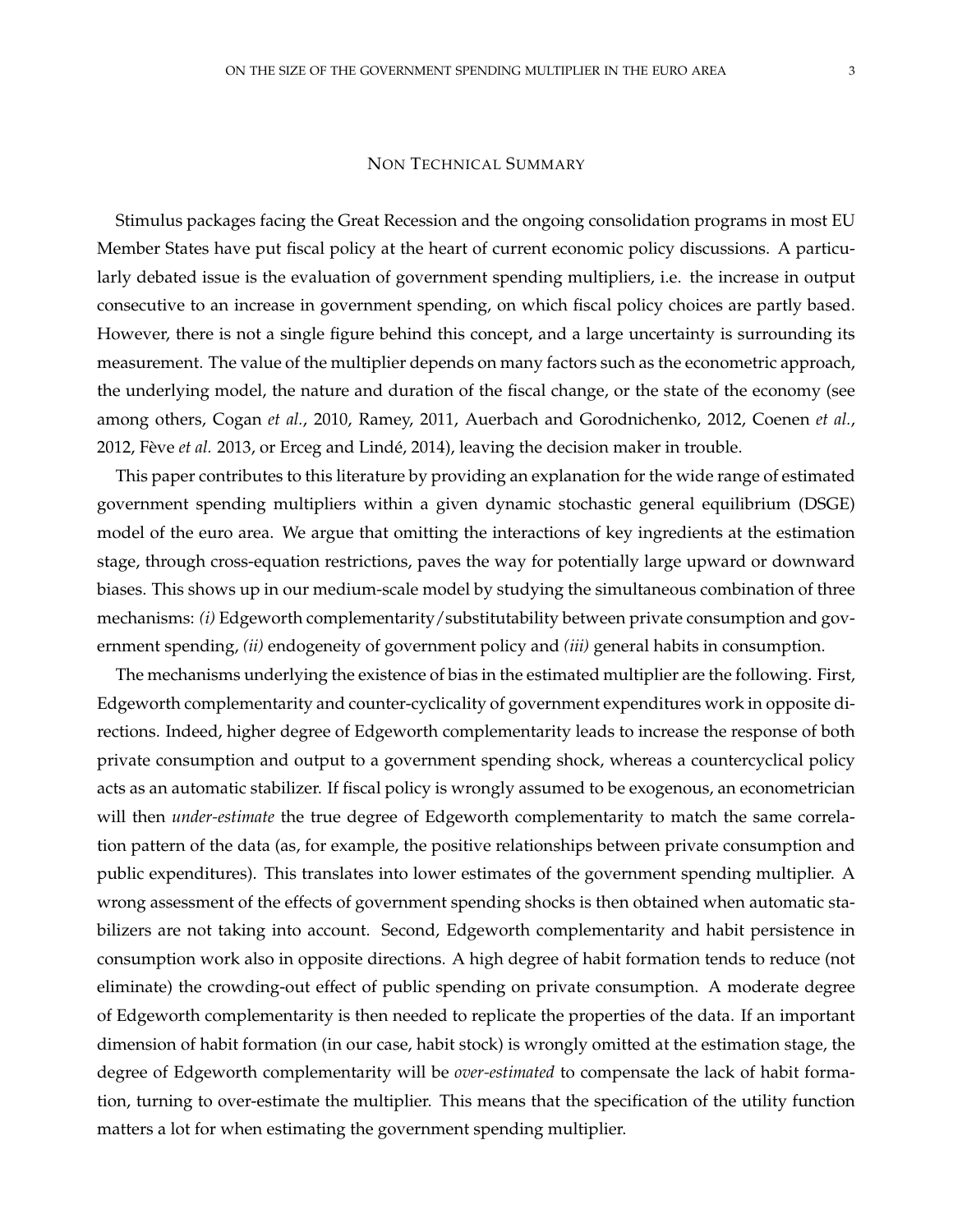To address this quantitative issue, we consider a medium-scale DSGE model *à la* Smets and Wouters (2007). The model combines a neoclassical growth core with several shocks and frictions. In addition to the three above mentioned features, it includes investment adjustment costs, variable capital utilization, monopolistic competition in goods and labor markets, and nominal price and wage rigidities. Our maximum likelihood estimation with euro area data reveals *(i)* a high degree of Edgeworth complementarity between private consumption and public expenditures, *(ii)* a countercyclical endogenous component of government spending, and *(iii)* a sizeable degree of habit stock. When accompanied by a DSGE-VAR analysis, these outcomes confirm that the data clearly favor a model version including these three new features. We find that the multiplier on impact is around 1.30 (*resp.* 1.80) when wrongly omitting the endogeneity of government policy (*resp.* habit formation), to be compared to 1.60 in presence of the three mechanisms. So, the short-run effect of an increase in government spending displays a wide range of estimates, depending on which relevant mechanism is wrongly excluded from the empirical analysis. A similar result holds when it comes to the long-run multiplier which is underestimated (by 25%) or overestimated (by 15%) depending on the restrictive assumption relative to economic policy or preferences. These findings are reinforced when we assume that the zero lower bound on the nominal interest rate binds: The multiplier can be easily divided by two when omitting our key features. It is clear that both downward and upward biases obtained here are not negligible numbers, especially if the model is used to evaluate fiscal programs in the euro area.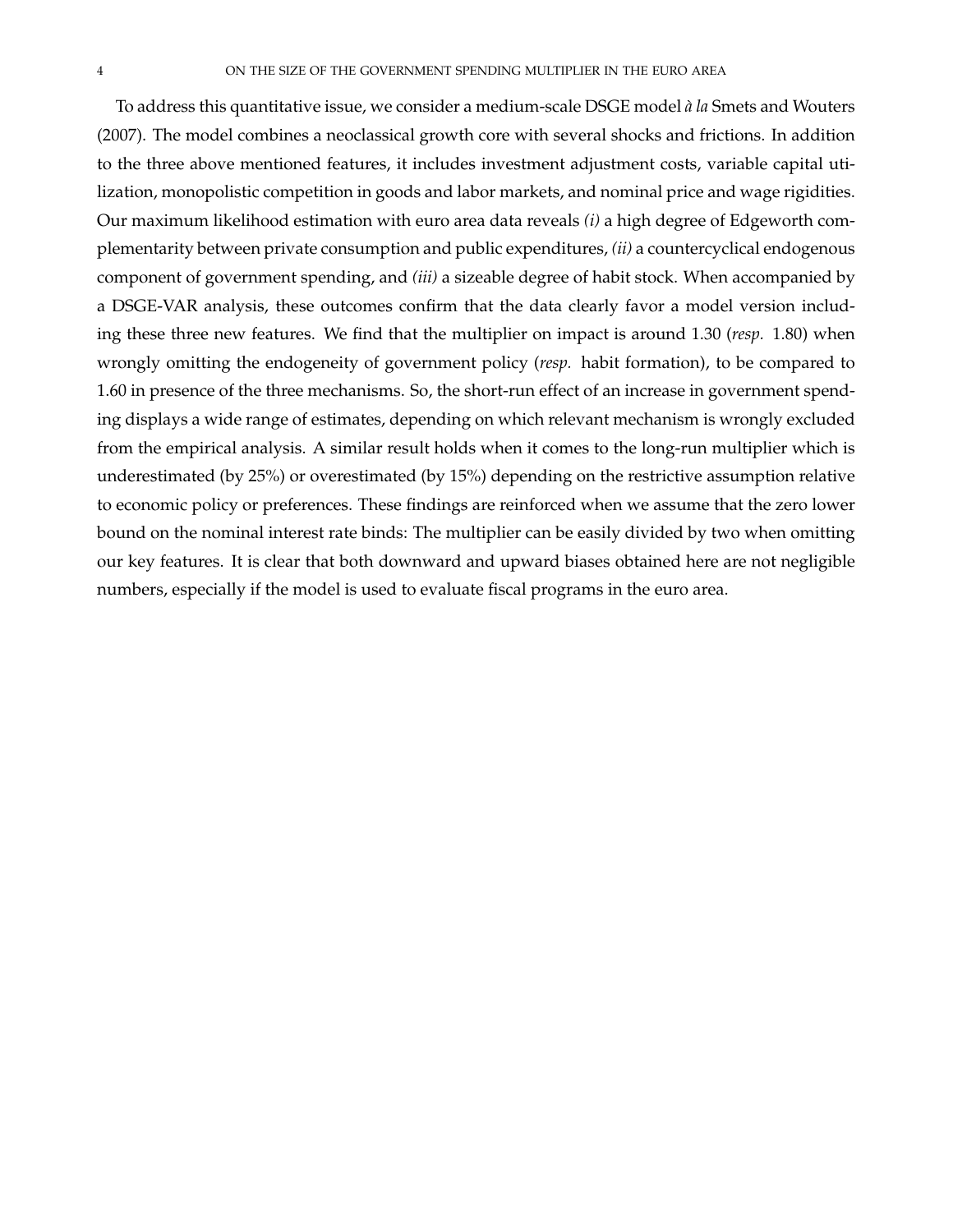Stimulus packages facing the Great Recession and the ongoing consolidation programs in most EU Member States have put fiscal policy at the heart of current economic policy discussions. A particularly debated issue is the evaluation of government spending multipliers, i.e. the increase in output consecutive to an increase in government spending, on which fiscal policy choices are partly based. However, there is not a single figure behind this concept, and a large uncertainty is surrounding its measurement. The value of the multiplier depends on many factors such as the econometric approach, the underlying model, the nature and duration of the fiscal change, or the state of the economy (see among others, Cogan *et al.*, 2010, Ramey, 2011, Auerbach and Gorodnichenko, 2012, Coenen *et al.*, 2012, Fève *et al.* 2013, or Erceg and Lindé, 2014), leaving the decision maker in trouble.

This paper contributes to this literature by providing an explanation for the wide range of estimated government spending multipliers within a given dynamic stochastic general equilibrium (DSGE) model of the euro area. We argue that omitting the interactions of key ingredients at the estimation stage, through cross-equation restrictions, paves the way for potentially large upward or downward biases. This shows up in our medium-scale model by studying the simultaneous combination of three mechanisms: *(i)* Edgeworth complementarity/substitutability between private consumption and government spending, *(ii)* endogeneity of government policy and *(iii)* general habits in consumption.<sup>[1](#page-6-0)</sup>

Compared to the models used in Coenen *et al.* (2013) and Fève *et al.* (2013), there are four main differences. First, we consider a more general specification of the utility function in order to introduce mechanisms working in opposite directions. Second, we derive an analytical expression for the longrun multiplier in a medium-scale DSGE model. We show that *(i)* it is an increasing function of the degree of Edgeworth complementarity and *(ii)* it is independent from general habits or the endogenous component of government spending. Third, we compute the present-value output multiplier when the zero lower bound on the nominal interest rate binds and find that all our results are magnified. Fourth, we study in more details the interactions between our three ingredients at the estimation stage. We conduct several types of counterfactual experiments and show that wrong assumptions about economic policy and preferences translate into a downward bias (when endogenous component of government policy is omitted) or an upward bias (if general habits in consumption is ignored) in the estimated multiplier.

<span id="page-6-0"></span><sup>&</sup>lt;sup>1</sup>These mechanisms have already been considered in the relevant literature: Edgeworth complementarity/substitutability has been used to account for the aggregate interaction between private consumption and public spending (Aschauer, 1985 and Christiano and Eichenbaum, 1992, Fiorito and Kollintzas, 2004); The endogeneity of government spending through a simple feedback rule has been used to account for automatic stabilizers (McGrattan, 1994, Jones, 2002, Leeper *et al.*, 2010); More general specifications of habit formation have been highlighted to accurately reproduce persistence in consumption and replicate the joint behavior of consumption and asset prices (Heaton, 1995, Cantore *et al.*, 2014).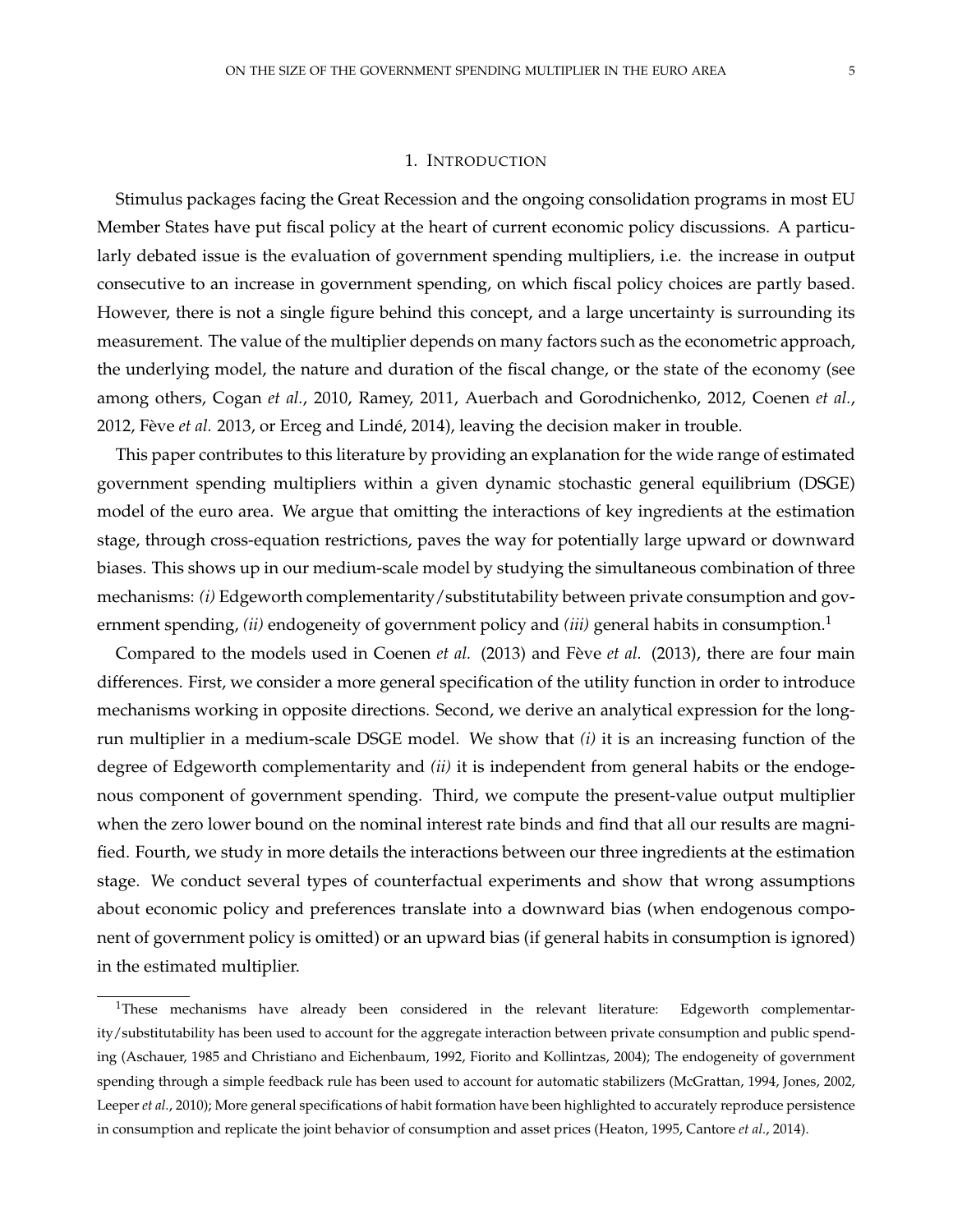The mechanisms underlying the existence of bias in the estimated multiplier are the following. First, Edgeworth complementarity and counter-cyclicality of government expenditures work in opposite directions. Indeed, higher degree of Edgeworth complementarity leads to increase the response of both private consumption and output to a government spending shock, whereas a countercyclical policy acts as an automatic stabilizer. If fiscal policy is wrongly assumed to be exogenous, an econometrician will then *under-estimate* the true degree of Edgeworth complementarity to match the same correlation pattern of the data (as, for example, the positive relationships between private consumption and public expenditures). This translates into lower estimates of the government spending multiplier. A wrong assessment of the effects of government spending shocks is then obtained when automatic stabilizers are not taking into account. Second, Edgeworth complementarity and habit persistence in consumption work also in opposite directions. A high degree of habit formation tends to reduce (not eliminate) the crowding-out effect of public spending on private consumption. A moderate degree of Edgeworth complementarity is then needed to replicate the properties of the data. If an important dimension of habit formation (in our case, habit stock) is wrongly omitted at the estimation stage, the degree of Edgeworth complementarity will be *over-estimated* to compensate the lack of habit formation, turning to over-estimate the multiplier. This means that the specification of the utility function matters a lot for when estimating the government spending multiplier.

To address this quantitative issue, we consider a medium-scale DSGE model *à la* Smets and Wouters (2007). The model combines a neoclassical growth core with several shocks and frictions. In addition to the three above mentioned features, it includes investment adjustment costs, variable capital utilization, monopolistic competition in goods and labor markets, and nominal price and wage rigidities. Our maximum likelihood estimation with euro area data reveals *(i)* a high degree of Edgeworth complementarity between private consumption and public expenditures, *(ii)* a countercyclical endogenous component of government spending, and *(iii)* a sizeable degree of habit stock.<sup>[2](#page-7-0)</sup> When accompanied by a DSGE-VAR analysis, these outcomes confirm that the data clearly favor a model version including these three new features. We find that the multiplier on impact is around 1.30 (*resp.* 1.80) when wrongly omitting the endogeneity of government policy (*resp.* habit formation), to be compared to 1.60 in presence of the three mechanisms. So, the short-run effect of an increase in government spending displays a wide range of estimates, depending on which relevant mechanism is wrongly excluded from the empirical analysis. A similar result holds when it comes to the long-run multiplier which is underestimated (by 25%) or overestimated (by 15%) depending on the restrictive assumption relative to economic policy or preferences. These findings are reinforced when we assume that the zero lower bound on the nominal interest rate binds: The multiplier can be easily divided by two when omitting

<span id="page-7-0"></span> $^{2}$ Interestingly, Edgeworth complementarity between private consumption and public expenditures seems to be an important channel for euro area fiscal policy (see also Coenen *et al.*, 2013) but not for the US one, as shown by Kormilitsina and Zubairy (2013) and Cantore *et al.* (2014).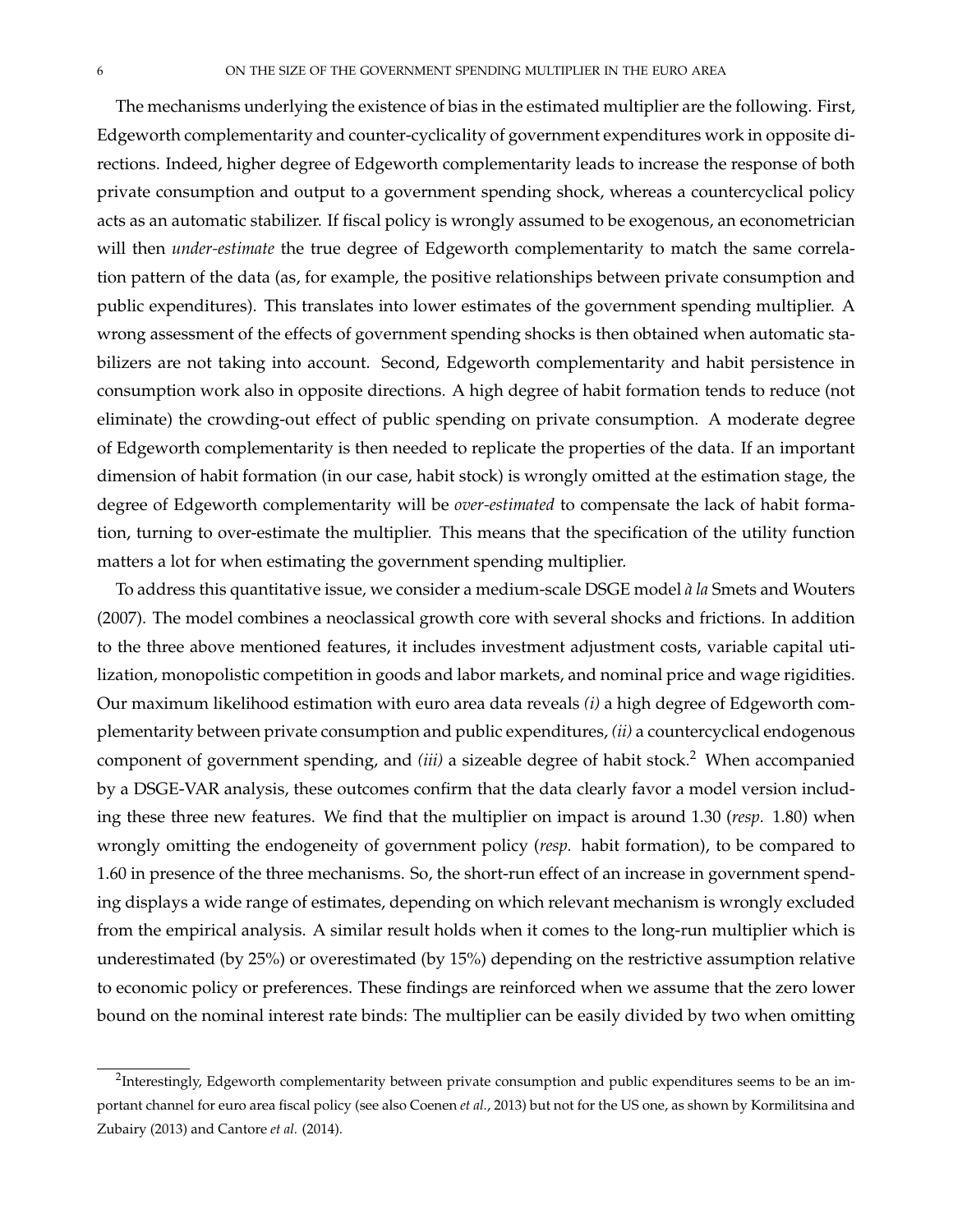our key features. It is clear that both downward and upward biases obtained here are not negligible numbers, especially if the model is used to evaluate fiscal programs in the euro area. $3$ 

The rest of the paper is organized as follows. In the next section, we expound the DSGE model that is subsequently estimated. In Section 2, the quantitative analysis is conducted and a model comparison is done. In Section 3, we inspect the mechanisms at work. The last section contains the concluding remarks.

## 2. A MEDIUM-SCALE MODEL FOR THE EURO AREA

The present section describes our structural model of the euro area economy, which is close to Christiano *et al.* (2005) and Smets and Wouters (2007). The model combines a neoclassical growth core with several shocks and frictions. It includes features such as general habits formation, Edgeworth complementarity between private consumption and government spending, investment adjustment costs, variable capital utilization, monopolistic competition in goods and labor markets, nominal price and wage rigidities, and countercyclical government expenditures. The economy is populated by five classes of agents: producers of a final good, intermediate goods producers, households, employment agencies and the public sector (government and monetary authorities).

#### 2.1. **Household Sector.**

2.1.1. *Employment Agencies.* Each household indexed by  $j \in [0,1]$  is a monopolistic supplier of specialized labor *Nj*,*<sup>t</sup>* . At every point in time *t*, a large number of competitive employment agencies combine households' labor into a homogenous labor input *N<sup>t</sup>* sold to intermediate firms, according to  $N_t = \left[ \int_0^1 N_{j,t} \frac{1}{\varepsilon_{w,t}} d j \right]$ *εw*,*<sup>t</sup>* . Profit maximization by the perfectly competitive employment agencies implies the labor demand function  $N_{j,t} = \left(\frac{W_{j,t}}{W_t}\right)^{j}$ *W<sup>t</sup>*  $\int_{0}^{-\frac{\varepsilon_{w,t}}{\varepsilon_{w,t}-1}} N_{t}$ , where  $W_{j,t}$  is the wage paid by the employment agencies to the household supplying labor variety *j,* while  $W_t \equiv \left(\int_0^1 W_{j,t}^{\frac{1}{\varepsilon_{w,t-1}}} \mathrm{d} j\right)$ *εw*,*t*−<sup>1</sup> is the wage paid by intermediate firms for the homogenous labor input sold to them by the agencies. The exogenous variable *εw*,*<sup>t</sup>* measures the substitutability across labor varieties and its steady state is the desired steady–state wage markup over the marginal rate of substitution between consumption and leisure.

<span id="page-8-0"></span> $3$ We consider Edgeworth complementarity and general habits as useful propagation mechanisms. There are other potential candidates: Non-separable preferences, externalities, deep habits and hand-to-mouth consumers. We do not consider these alternative mechanisms for at least two reasons. First, some of them (externalities) induce severe difficulties at the estimation stage. Second, our estimation results indicate that they do not improve the model's fit, when our three modeling features are maintained. For instance, the estimated share of hand-to-mouth consumers is too small (less than 7%) to generate enough propagation.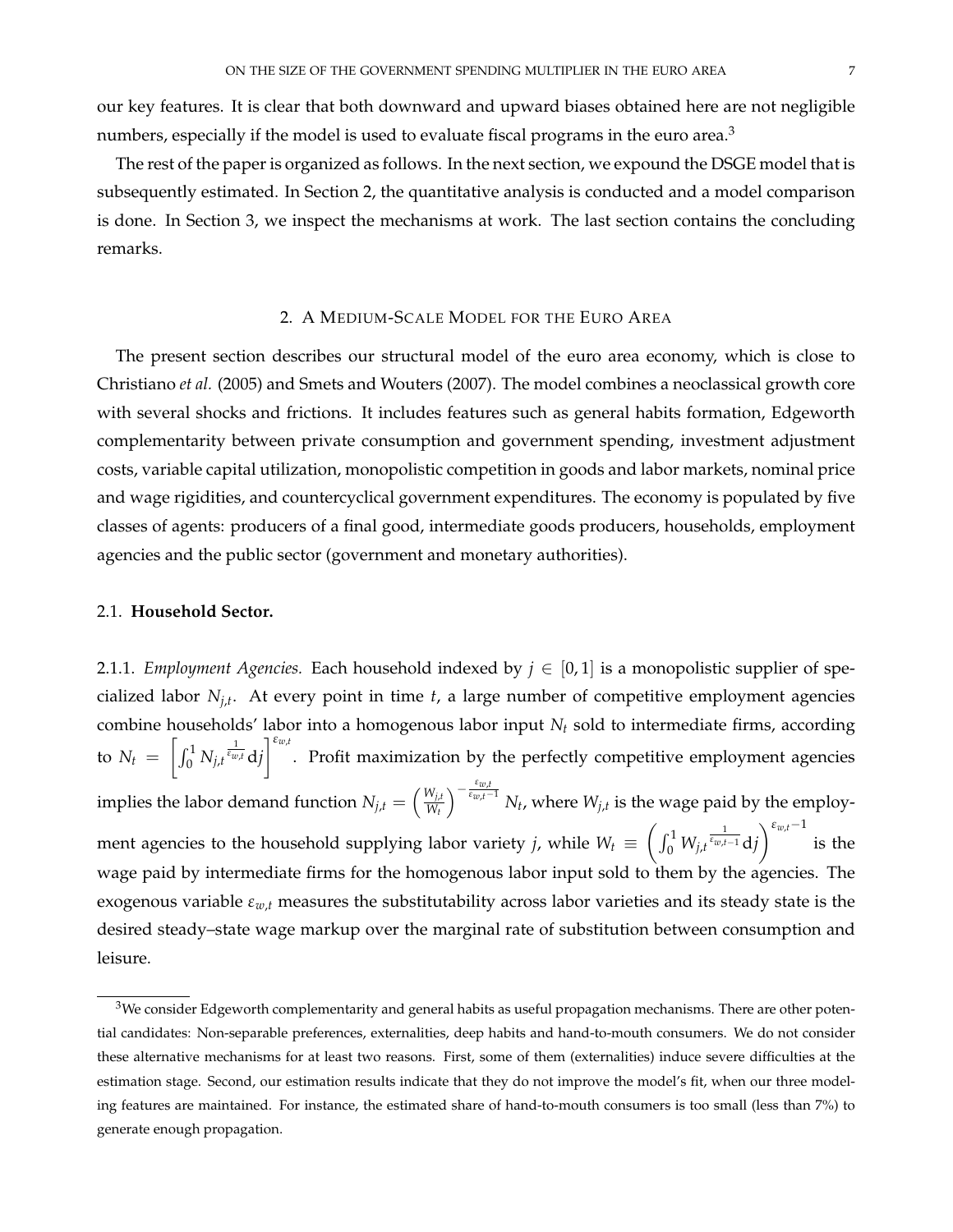2.1.2. *Household's Preferences.* The preferences of the *j*th household display time non-separability. Following Heaton (1995), preferences are time additive over a good called "services". In addition, labor supply enters separably in the utility function given by

$$
\mathrm{E}_{t} \sum_{s=0}^{\infty} \beta^{s} \varepsilon_{b,t+s} \left( \log \left( S_{t+s} \right) - \frac{N_{j,t+s}^{1+\nu}}{1+\nu} + \mathcal{V} \left( G_{t+s} \right) \right),
$$

where E*<sup>t</sup>* denotes the mathematical expectation operator conditional upon information available at *t*,  $\beta \in (0, 1)$  is the subjective discount factor and  $\nu > 0$  is the inverse of the Frisch labor supply elasticity.  $N_{j,t}$  is labor of type  $j$ ,  $\varepsilon_{b,t}$  is a discount factor shock, and the services  $S_t$  are defined as

$$
S_t = S_{d,t} - h\left(1 - \delta_h\right) S_{h,t},
$$

where *Sd*,*<sup>t</sup>* is the "durability stock" governing the degree of substitutability in consumption decision and *Sh*,*<sup>t</sup>* is the "habit stock" governing the degree of intertemporal complementarity in consumption (Otrok, 2001). The parameter  $h \in [0,1]$  denotes the degree of habit formation. The two stocks evolve according to

$$
S_{d,t} = \sum_{\tau=0}^{\infty} \delta_d^{\tau} C_{t-\tau}^*
$$
 and 
$$
S_{h,t} = \sum_{\tau=0}^{\infty} \delta_h^{\tau} C_{t-\tau}^*
$$

where  $\delta_d$  and  $\delta_h$  are comprised between 0 and 1 and the consumption bundle  $C_t^*$  is defined as

$$
C_t^* = C_t + \alpha_g G_t.
$$

*C<sup>t</sup>* and *G<sup>t</sup>* denote private consumption and public expenditures, respectively. The parameter *α<sup>g</sup>* accounts for the complementarity/substitutability between private consumption and public expenditures.[4](#page-9-0) If *α<sup>g</sup>* > 0, government spending substitutes for private consumption, with perfect substitution if  $\alpha_g = 1$ , as in Christiano and Eichenbaum (1992). In this case, a permanent increase in government spending has no effect on output and hours but reduces private consumption, through a perfect crowding-out effect. In the special case  $\alpha_g = 0$ , we recover the standard business cycle model, with government spending operating through a negative income effect on labor supply (see Aiyagari *et al.*, 1992, Baxter and King, 1993). When the parameter *α<sup>g</sup>* < 0, government spending complements private consumption. Then, it can be the case (depending on the labor supply elasticity) that private consumption will react positively to an unexpected increase in government spending. Finally,  $V(G_t)$ is a positive concave function, meaning that agents do not necessarily feel worse off when public expenditures increase. Notice that this term has no effect on the equilibrium.

<span id="page-9-0"></span><sup>4</sup>The specification adopted here follows Christiano and Eichenbaum (1992), McGrattan (1994), Finn (1998), among others. An alternative specification is a CES function between *Ct* and *Gt* (see McGrattan *et al.*, 1997, Bouakez and Rebei, 2007, Coenen *et al.*, 2013). Note that these two specifications yield exactly the same log-linearized equation for the marginal utility of consumption.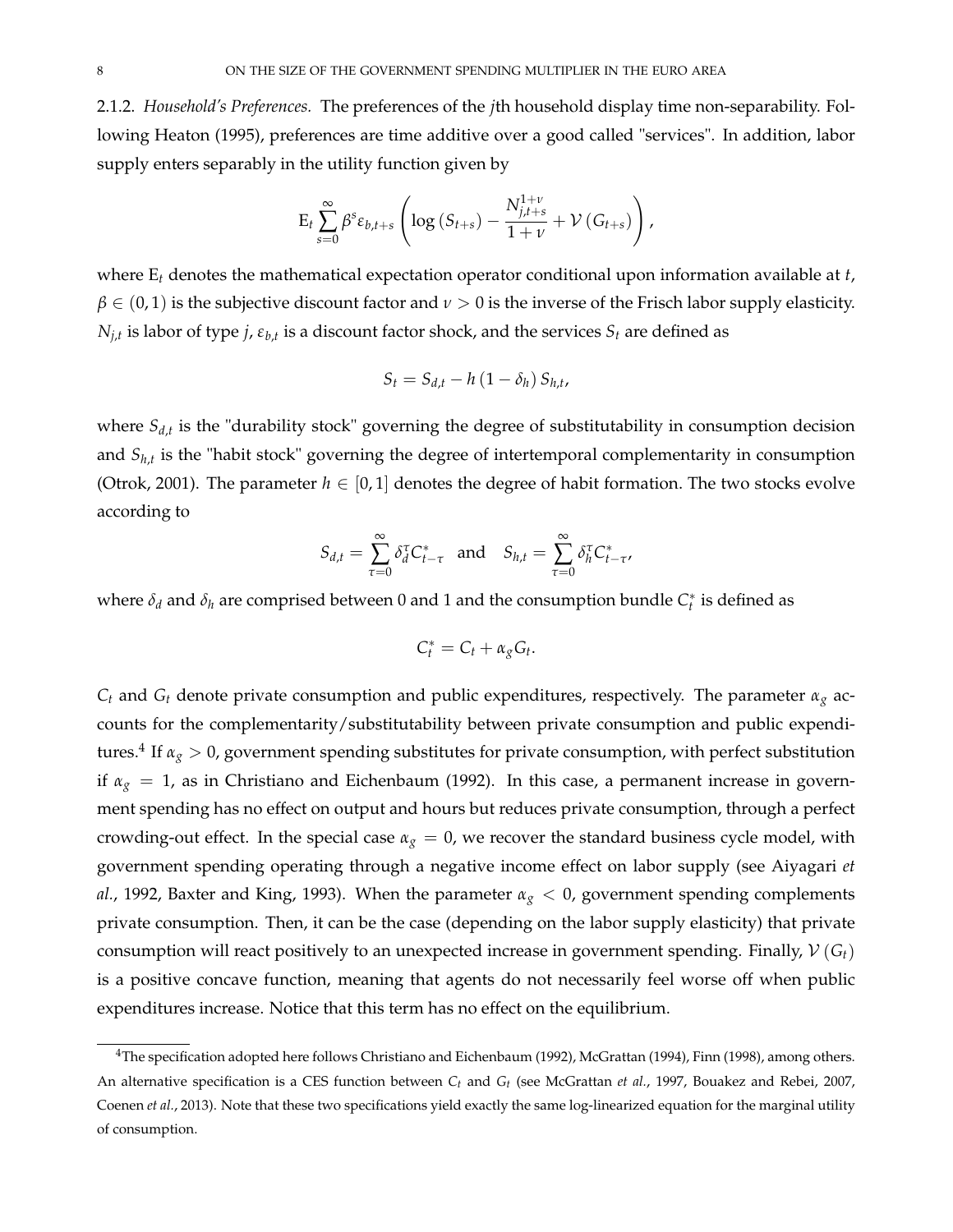Combining the two stocks implies that services at time  $t$  are given by<sup>[5](#page-10-0)</sup>

$$
S_t = \frac{1 - (\delta_h + h(1 - \delta_h))L}{(1 - \delta_d L)(1 - \delta_h L)} C_t^*.
$$

Households are subject to idiosyncratic shocks about whether they are able to re-optimize their wage. Hence, the above described problem makes the choices of wealth accumulation contingent upon a particular history of wage rate decisions, thus leading to households heterogeneity. Combining the assumption of separability between services and labor supply in the utility function with the assumption of a complete set of contingent claims market, all the households will make the same choices regarding consumption and will only differ by their wage rate and supply of labor. This is directly reflected in our notations.

Household *j*'s period budget constraint is given by

$$
P_t (C_t + I_t) + T_t + B_t \leq R_{t-1} B_{t-1} + A_{j,t} + D_t + W_{j,t} N_{j,t} + (R_t^k u_t - P_t \vartheta(u_t)) \bar{K}_{t-1},
$$

where  $I_t$  is investment,  $T_t$  denotes nominal lump-sum taxes (transfers if negative),  $B_t$  is the one-period riskless bond, *R<sup>t</sup>* is the nominal interest rate on bonds, *Aj*,*<sup>t</sup>* is the net cash flow from household's *j* portfolio of state contingent securities, *D<sup>t</sup>* is the equity payout received from the ownership of firms, and  $R_t^k$  is the rental rate of capital. The capital utilization rate  $u_t$  transforms physical capital  $\bar{K}_t$  into the service flow of effective capital  $K_t$  according to  $K_t = u_t \overline{K}_{t-1}$ , and the effective capital is rented to intermediate firms at the nominal rental rate  $r_t^k$ . The costs of capital utilization per unit of capital is given by the convex function  $\vartheta(u_t)$ . We assume that  $u = 1$ ,  $\vartheta(1) = 0$ , and we define<sup>[6](#page-10-1)</sup>  $\eta_u \equiv$  $[\vartheta''(1)/\vartheta'(1)] / [1 + \vartheta''(1)/\vartheta'(1)]$ . The physical capital accumulates according to

$$
\bar{K}_t = (1 - \delta) \bar{K}_{t-1} + \varepsilon_{i,t} \left( 1 - \mathcal{S} \left( \frac{I_t}{I_{t-1}} \right) \right) I_t
$$

where  $\delta \in [0,1]$  is the depreciation rate of capital, and  $S(.)$  is an adjustment cost function which satisfies  $S(\gamma_z) = S'(\gamma_z) = 0$  and  $S''(\gamma_z) = \eta_k > 0$ ,  $\gamma_z$  is the steady-state (gross) growth rate of technology, and *εi*,*<sup>t</sup>* is an investment shock.

Households set nominal wages according to a staggering mechanism. In each period, a fraction *θ<sup>w</sup>* of households cannot choose its wage optimally, but adjusts it to keep up with the increase in the general wage level in the previous period according to the indexation rule  $W_{j,t}=\gamma_z\pi^{1-\gamma_w}\pi_{t-1}^{\gamma_w}W_{j,t-1}$ , where  $\pi_t \equiv P_t/P_{t-1}$  represents the gross inflation rate,  $\pi$  is steady-state (or trend) inflation and the coefficient  $\gamma_w \in [0,1]$  is the degree of indexation to past wages. The remaining fraction of households chooses instead an optimal wage, subject to the labor demand function *Nj*,*<sup>t</sup>* .

<span id="page-10-0"></span><sup>&</sup>lt;sup>5</sup>This specification is flexible enough to encompass many popular cases such as time-separable utility ( $h = \delta_d = 0$ ), one lag habit formation ( $\delta_h = \delta_d = 0$ ), and pure durability ( $h = 0$ ).

<span id="page-10-1"></span><sup>&</sup>lt;sup>6</sup>Later, we estimate  $η_u$  rather than the elasticity  $\vartheta''(1)$  / $\vartheta'(1)$  to avoid convergence problems.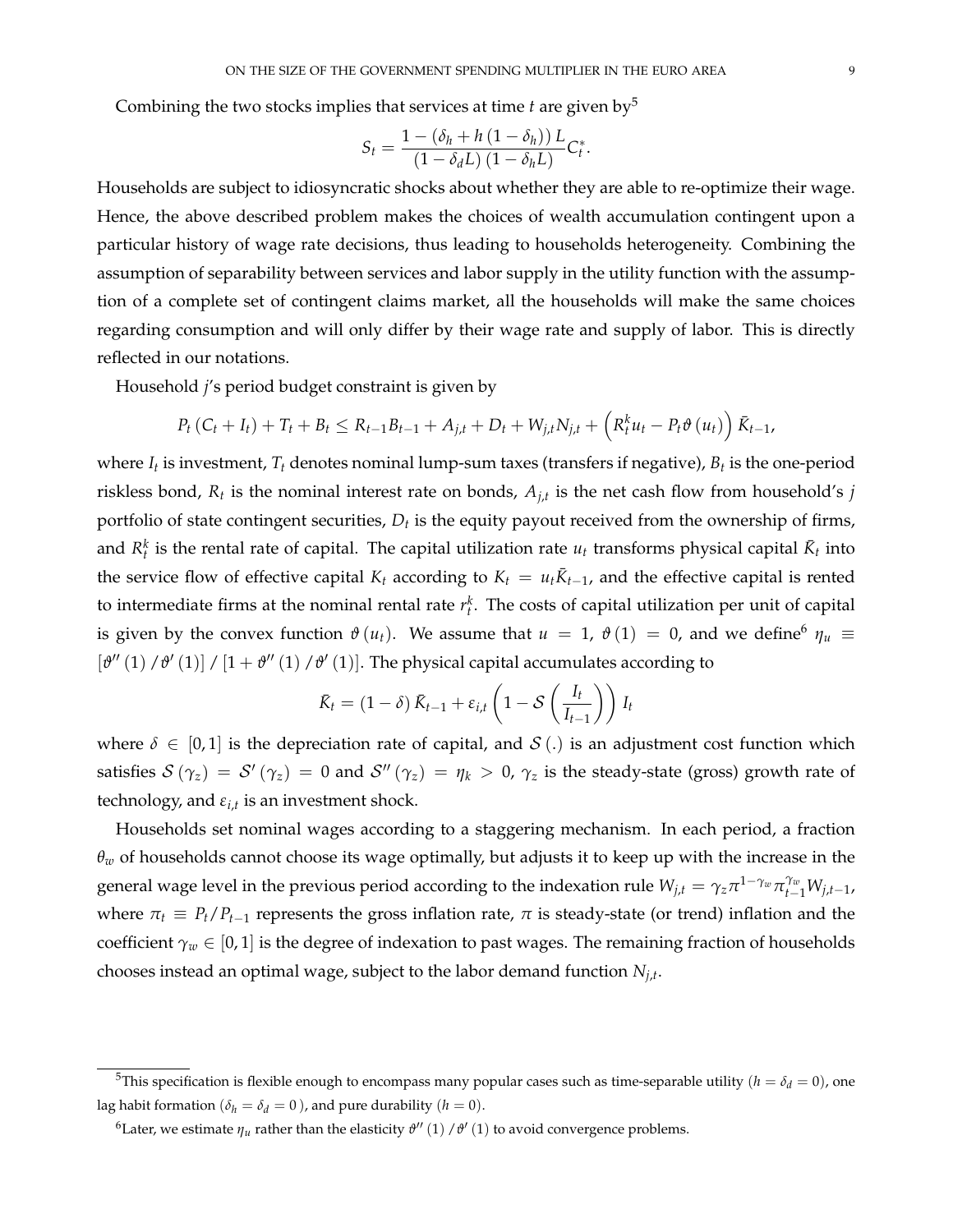#### 2.2. **Business Sector.**

2.2.1. *Final Good Producers.* At every point in time *t*, a perfectly competitive sector produces a final good  $Y_t$  by combining a continuum of intermediate goods  $Y_t$  ( $\varsigma$ ),  $\varsigma \in [0,1]$ , according to the technology  $Y_t = \left[\int_0^1 Y_{\zeta,t} \frac{1}{^{\varepsilon_{p,t}}} \mathrm{d}\zeta\right]$  $\int$ <sup>*ε p*,*t*</sub></sup> . Final good producing firms take their output price, *P<sup>t</sup>* , and their input prices,  $P_{\varsigma,t}$ , as given and beyond their control. Profit maximization implies  $Y_{\varsigma,t} = \left(\frac{P_{\varsigma,t}}{P_t}\right)$ *Pt*  $\sum_{\epsilon_{p,t-1}}$ *<sup>ε</sup> <sup>p</sup>*,*t*−<sup>1</sup> *Y<sup>t</sup>* , from which we deduce the relationship between the final good and the prices of the intermediate goods  $P_t \equiv$  $\int_0^1 P_{\varsigma,t} \frac{1}{e^{p,t-1}} d\varsigma$  $\int$ <sup> $\varepsilon$ </sup><sub>*p*</sub>,*t*−1 . The exogenous variable *ε <sup>p</sup>*,*<sup>t</sup>* measures the substitutability across differentiated intermediate goods and its steady state is then the desired steady-state price markup over the marginal cost of intermediate firms.

2.2.2. *Intermediate-Goods Firms.* Intermediate good *ς* is produced by a monopolist firm using the following production function

$$
Y_{\varsigma,t}=K_{\varsigma,t}{}^{\alpha}\left[Z_{t}N_{\varsigma,t}\right]^{1-\alpha}-Z_{t}F,
$$

where  $\alpha \in (0,1)$  denotes the capital share,  $K_{\varsigma,t}$  and  $N_{\varsigma,t}$  denote the amounts of capital and effective labor used by firm *ς*, *F* > 0 is a fixed cost of production that ensures that profits are zero in steady state, and  $Z_t$  is an exogenous labor-augmenting productivity factor whose growth-rate, denoted by  $\varepsilon_{z,t} \equiv Z_t/Z_{t-1}$ . In addition, we assume that intermediate firms rent capital and labor in perfectly competitive factor markets.

Intermediate firms set prices according to a staggering mechanism. In each period, a fraction *θ<sup>p</sup>* of firms cannot choose its price optimally, but adjusts it to keep up with the increase in the general price level in the previous period according to the indexation rule  $P_{\varsigma,t} = \pi^{1-\gamma_p}\pi_{t-1}^{\gamma_p}$  $t_{t-1}^{p}P_{\varsigma,t-1}$ , where the coefficient  $\gamma_p \in [0,1]$  indicates the degree of indexation to past prices. The remaining fraction of firms chooses its price  $P^{\star}_{\varsigma,t}$  optimally, by maximizing the present discounted value of future profits

$$
\mathrm{E}_{t}\sum_{s=0}^{\infty}(\beta\theta_{p})^{s}\frac{\Lambda_{t+s}}{\Lambda_{t}}\left\{\Pi_{t,t+s}^{p}P_{\varsigma,t}^{\star}Y_{\varsigma,t+s}-\left[W_{t+s}N_{\varsigma,t+s}+R_{t+s}^{k}K_{\varsigma,t+s}\right]\right\}
$$

where

$$
\Pi_{t,t+s}^p = \begin{cases} \ \prod_{\nu=1}^s \pi^{1-\gamma_p} \pi_{t+\nu-1}^{\gamma_p} & s > 0 \\ 1 & s = 0, \end{cases}
$$

subject to the demand from final goods firms and the production function.  $\Lambda_{t+s}$  is the marginal utility of consumption for the representative household that owns the firm.

2.3. **Public Sector.** The stationary component of government spending is given by

$$
\frac{G_t}{Z_t} = g\tilde{G}_t \varepsilon_{g,t},
$$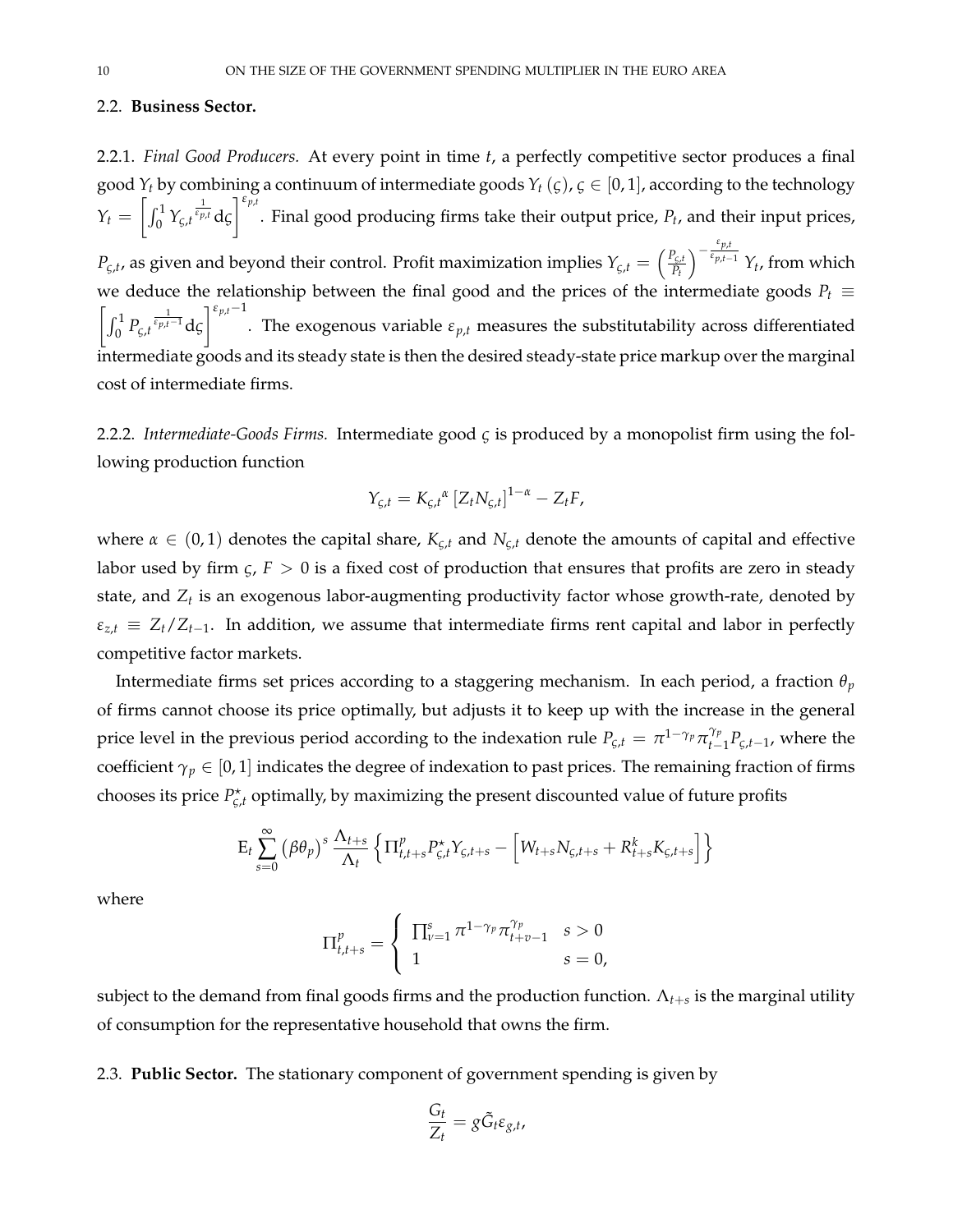where *g* denotes the deterministic steady-state value of *Gt*/*Z<sup>t</sup>* . *εg*,*<sup>t</sup>* is a government spending shock. The endogenous component of the policy  $\tilde{G}_t$  is assumed to follow the simple rule

$$
\tilde{G}_t = \left(\frac{Y_t}{\gamma_z Y_{t-1}}\right)^{\varphi_g}.
$$

The parameter  $\varphi_{\rm g}$  is the policy rule parameter linking the stationary component of government policy to demeaned output growth. If  $\varphi_{g} > 0$ , the policy rule contains a procyclical component that triggers an increase in government expenditures whenever output growth is above its average value. In contrast, if  $\varphi_{g}$  < 0, the policy rule features a countercyclical component, and thus reflects automatic stabilizers (see e.g. Jones, 2002, and Fève *et al.*, 2013). In both cases however, assessing the degree of pro- or counter-cyclicality of the overall level of government spending requires taking the stochastic trend in productivity into account. For example, assuming that  $\varphi_g = 0$ , the growth rate of government expenditures would still be positively correlated with total factor productivity growth.

The monetary authorities follow a generalized Taylor rule by gradually adjusting the nominal interest rate in response to inflation and output growth:

$$
\frac{R_t}{R} = \left(\frac{R_{t-1}}{R}\right)^{\phi_r} \left[ \left(\frac{\pi_t}{\pi}\right)^{\phi_{\pi}} \left(\frac{Y_t}{\gamma_z Y_{t-1}}\right)^{\phi_y} \right]^{(1-\phi_r)} \varepsilon_{r,t},
$$

where *εr*,*<sup>t</sup>* is a monetary policy shock.

2.4. **Market Clearing and Stochastic Processes.** Market clearing condition on final goods market is given by

$$
Y_t = C_t + I_t + G_t + \vartheta (u_t) \bar{K}_{t-1}.
$$

$$
\Delta_{p,t} Y_t = (u_t \bar{K}_{t-1})^{\alpha} [Z_t N_t]^{1-\alpha} - Z_t F
$$

where  $\Delta_{p,t} = \int_{0}^{1}$  $\boldsymbol{0}$  $\int P_{\mathcal{G},t}$ *Pt*  $\frac{\varepsilon_{p,t}}{\varepsilon_{p,t-}}$ *<sup>ε</sup> <sup>p</sup>*,*t*−<sup>1</sup> d*ς* is a measure of the price dispersion.

Regarding the properties of the stochastic variables, productivity and monetary policy shocks evolve according to  $\log(\varepsilon_{x,t}) = \zeta_{x,t}$ , with  $x \in \{z,r\}$ . The remaining exogenous variables follow an AR(1) process  $\log{(\varepsilon_{x,t})} = \rho_x \log{(\varepsilon_{x,t-1})} + \zeta_{x,t}$ , with  $x \in \{b,i,g\}$ , except the substitutabilities across labour varieties and across differentiated intermediate goods which are assumed to follow ARMA(1,1) processes,  $\log(\varepsilon_{x,t}) = (1 - \rho_x) \log(\varepsilon_x) + \rho_t \log(\varepsilon_{x,t-1}) + \zeta_{x,t} - \varrho_x \zeta_{x,t-1}$ , with  $x \in \{w, p\}$ , in order to capture the moving average, high frequency component of both wages and inflation. In all cases,  $\zeta_{x,t} \sim i.i.d.N(0,\sigma_x^2)$ .

## 3. QUANTITATIVE ANALYSIS

In this section, our formal econometric procedure is expounded. We then present the estimation results of an unconstrained (hereafter referred as *benchmark*) and a constrained (hereafter referred as *Smets-Wouters*) version of the model. The *Smets-Wouters* model corresponds to the case when our three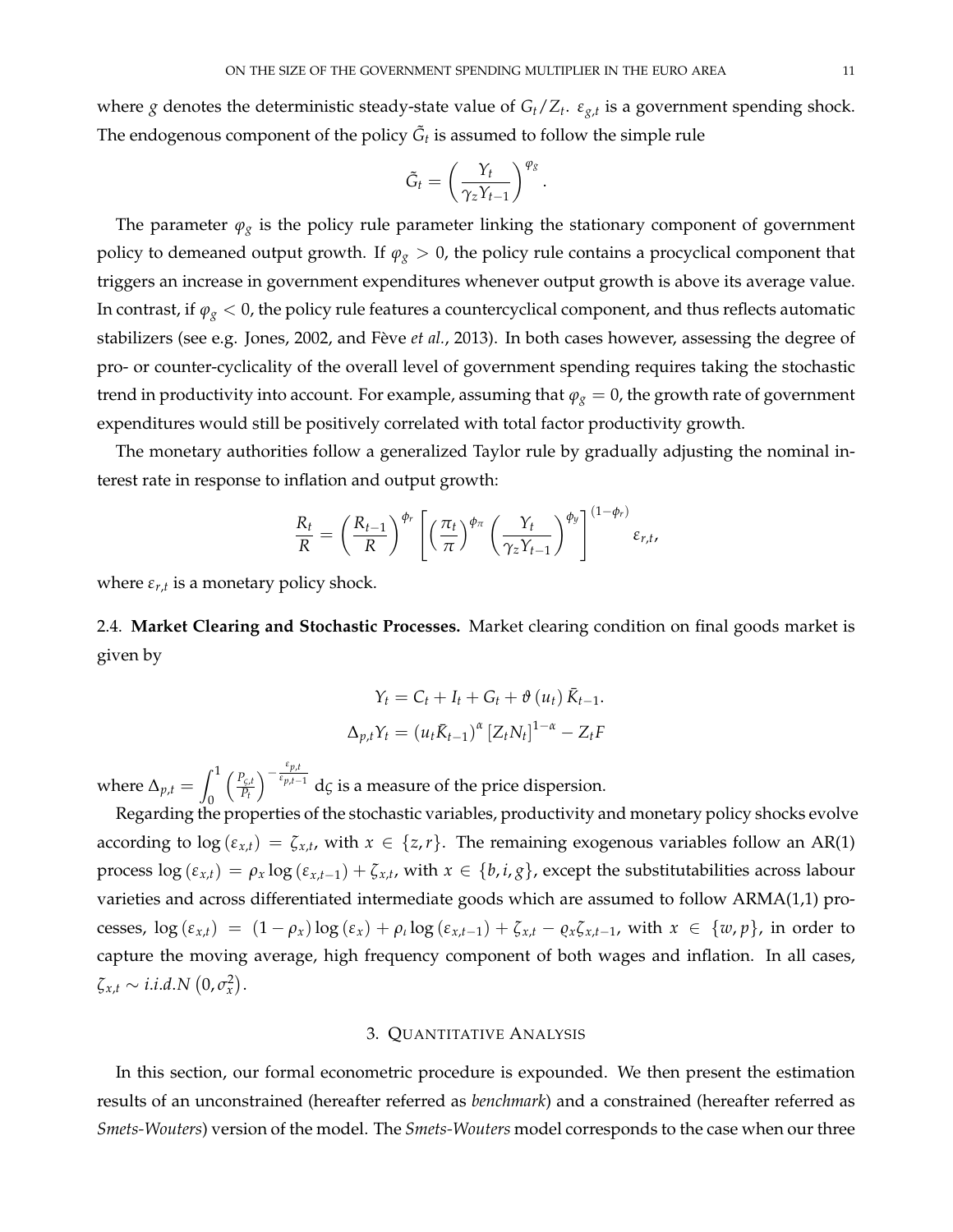ingredients are absent  $(\varphi_g=\alpha_g=\delta_d=\delta_h=0).$  Finally, we discuss the implications for the estimated government spending multipliers.

3.1. **Data and Econometric Approach.** The quarterly euro area data run from 1985Q1 to 2007Q4 and are extracted from the AWM database compiled by Fagan *et al.* (2005), except hours worked and the working age population. Inflation is measured by the first difference of the logarithm of GDP deflator (YED), the short-term nominal interest rate is a three month rate (STN), and real wage growth is the first difference of the logarithm of nominal wage (WRN) divided by GDP deflator. Private consumption growth is constructed by multiplying real private consumption (PCR) times the private consumption deflator (PCD), divided by GDP deflator and transformed into first difference of the logarithm; Private investment growth is defined as the aggregate euro area total economy gross investment minus general government investment, scaled by GDP deflator and transformed into first difference of the logarithm; government spending growth is defined as the sum of nominal general government final consumption expenditure (GCN) and nominal government investment (GIN), scaled by GDP deflator and transformed into first difference of the logarithm. Real variables are divided by the working age population, extracted from the OECD Economic Outlook. Ohanian and Raffo (2012) have build a new dataset of quarterly hours worked for 14 OECD countries. We have then made a weighted (by country size) average of their series of hours worked for France, Germany and Italy to obtain a series of total hours for the euro area. Interestingly, the series thus obtained is very close to that provided by the ECB on the common sample, i.e. 1999-2007. The growth of total hours worked is the first difference of the logarithm of total hours worked.

We follow the Bayesian approach to estimate various versions of the model (see An and Schorfheide, 2007, for an overview). Let  $\theta$  denote the vector of structural parameters to be estimated and  $X_T \equiv$  ${\{\mathbf{X}_t\}}_{t=1}^T$  the sample of observable data, where

$$
\mathbf{X}_{t} = 100 \times [\Delta \log C_{t}, \Delta \log I_{t}, \Delta \log G_{t}, \Delta \log (W_{t}/P_{t}), \Delta \log N_{t}, \pi_{t}, R_{t}].
$$

We use the Kalman filter to calculate the likelihood  $L(\theta, \mathbf{X}_T)$ , and then combine the likelihood function with a prior distribution of the parameters to be estimated, Γ(*θ*), to obtain the posterior distribution,  $L(\theta, \mathbf{X}_T)\Gamma(\theta)$ . Given the specification of the model, the posterior distribution cannot be recovered analytically but may be computed numerically, using a Monte-Carlo Markov Chain (MCMC) sampling approach. More specifically, we rely on the Metropolis-Hastings algorithm to obtain a random draw of size 1,000,000 from the posterior distribution of the parameters.

We use growth rates for the non-stationary variables in our data set (private consumption, private investment, government spending and the real wage) and express gross inflation, gross interest rates and the first difference of the logarithm of hours worked in percentage deviations from their sample mean. We write the measurement equation of the Kalman filter to match the seven observable series with their model counterparts. Before taking the model to the data, we induce stationarity by getting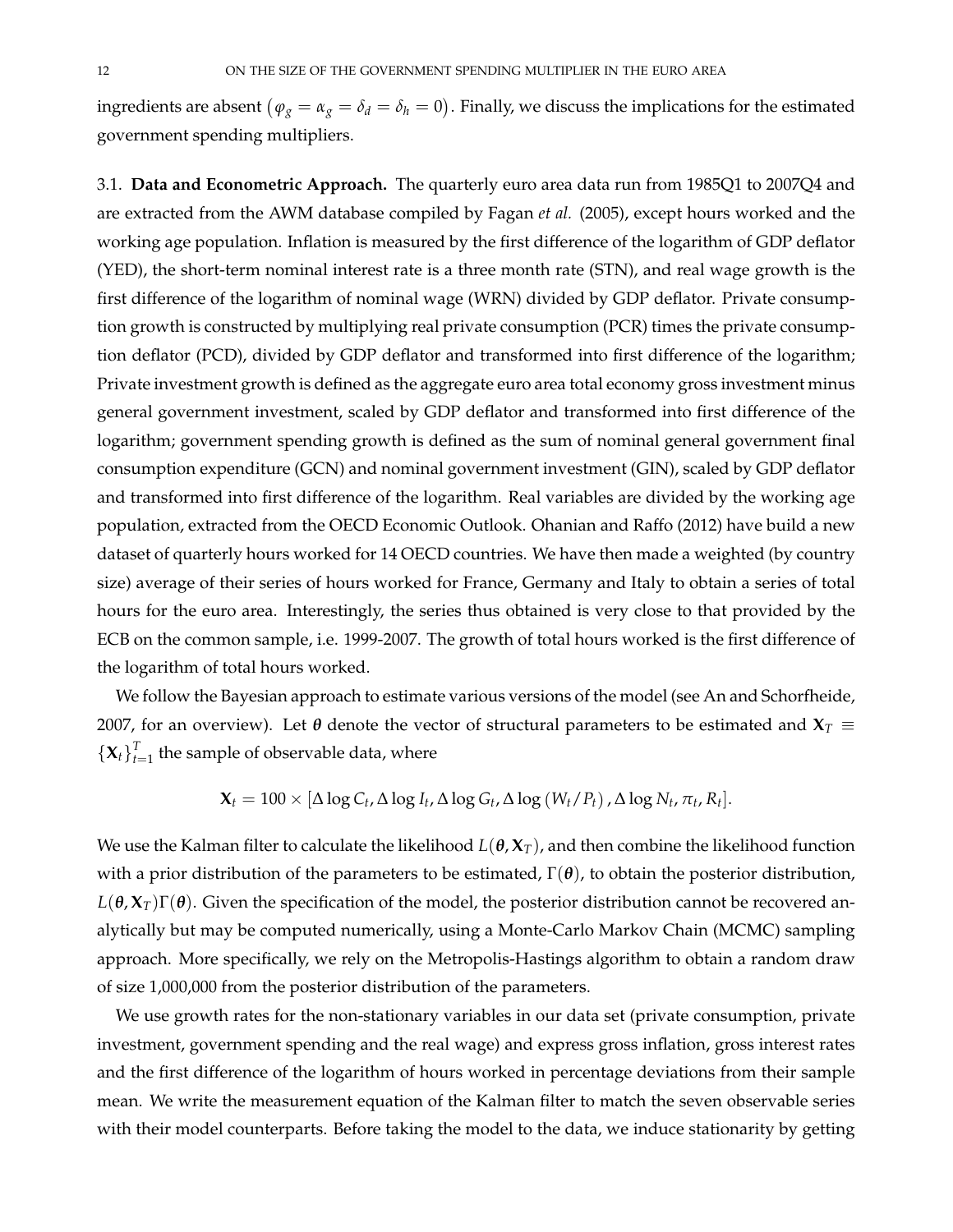ride of the stochastic trend component  $Z_t$  and we log-linearized the resulting system in the neighborhood of the deterministic steady state. Thus, the state-space form of the model is characterised by the state equation  $\Xi_t = \mathbb{A}(\theta)\Xi_{t-1} + \mathbb{B}(\theta)\xi_t$ ,  $\xi_t \sim i.i.d.N$   $(0,\Sigma_\zeta)$ , where  $\Xi_t$  is a vector of endogenous variables, *ξ<sup>t</sup>* is a vector of innovations to the seven structural shocks, and **A**(*θ*) and **B**(*θ*) are complicated functions of the model's parameters. The measurement equation is given by  $\mathbf{X}_t = \mathbb{C}(\bm{\theta}) + \mathbb{D}\Xi_t$ , where **D** is a selection matrix and  $\mathbf{C}(\theta)$  is a vector that is function of the structural parameters.

The *benchmark* model contains twenty two structural parameters, excluding the parameters relative to the exogenous shocks. We calibrate seven of them: the discount factor *β* is set to 0.99, the inverse of the Frisch labor supply elasticity  $\nu = 2$ , the capital depreciation rate  $\delta$  is equal to 0.025, the parameter *α* in the Cobb-Douglas production function is set to 0.30 to match the average capital share in net (of fixed costs) output (McAdam and Willman, 2013), the steady-state price and wage markups  $\varepsilon_p$ and *ε<sup>w</sup>* are set to 1.20 and 1.35 respectively (Everaert and Schule, 2008), and the steady-state share of government spending in output is set to 0.20 (the average value over the sample period). The remaining fifteen parameters are estimated.

| Parameter                                   | Prior            | Posterior                  |                |                 |                   |  |
|---------------------------------------------|------------------|----------------------------|----------------|-----------------|-------------------|--|
|                                             |                  | <b>Smets-Wouters Model</b> |                | Benchmark Model |                   |  |
| Habit in consumption, $h$                   | B[0.70, 0.10]    | 0.852                      | [0.808, 0.899] | 0.813           | [0.745, 0.886]    |  |
| Habit stock, $\delta_h$                     | B[0.50,0.20]     |                            |                | 0.429           | [0.181, 0.671]    |  |
| Durability stock, $\delta_d$                | B[0.50,0.20]     |                            |                | 0.256           | [0.062, 0.444]    |  |
| Capital utilisation cost, $\eta_u$          | B[0.50,0.10]     | 0.586                      | [0.438, 0.740] | 0.600           | [0.454, 0.750]    |  |
| Investment adj. cost, $\eta_k$              | G[4.00, 1.00]    | 4.379                      | [2.934, 5.833] | 4.302           | [2.805, 5.765]    |  |
| Edgeworth compl., $\alpha_{g}$              | $U[-3.30, 1.30]$ |                            |                | $-0.647$        | $[-0.986,-0.316]$ |  |
| Policy endogeneity, $\varphi_{g}$           | $U[-2.45, 2.45]$ |                            |                | $-0.782$        | $[-1.032,-0.536]$ |  |
| Growth rate of technology, $log(\gamma_z)$  | G[0.45, 0.10]    | 0.306                      | [0.198, 0.415] | 0.329           | [0.217, 0.439]    |  |
| Calvo price, $\theta_p$                     | B[0.66, 0.10]    | 0.823                      | [0.761, 0.884] | 0.815           | [0.746, 0.885]    |  |
| Calvo wage, $\theta_w$                      | B[0.66, 0.10]    | 0.808                      | [0.719, 0.903] | 0.765           | [0.680, 0.855]    |  |
| Price indexation, $\gamma_p$                | B[0.50, 0.15]    | 0.195                      | [0.068, 0.318] | 0.197           | [0.068, 0.324]    |  |
| Wage indexation, $\gamma_w$                 | B[0.50, 0.15]    | 0.458                      | [0.238, 0.675] | 0.389           | [0.185, 0.592]    |  |
| Monetary policy-smoothing, $\phi_r$         | B[0.75, 0.15]    | 0.842                      | [0.809, 0.874] | 0.849           | [0.815, 0.883]    |  |
| Monetary policy-inflation, $\phi_{\pi}$     | G[1.70, 0.30]    | 1.509                      | [1.241, 1.766] | 1.562           | [1.266, 1.845]    |  |
| Monetary policy-output growth, $\phi_{\nu}$ | G[0.125, 0.05]   | 0.158                      | [0.069, 0.245] | 0.163           | [0.067, 0.255]    |  |

Table 1. Prior Densities and Posterior Estimates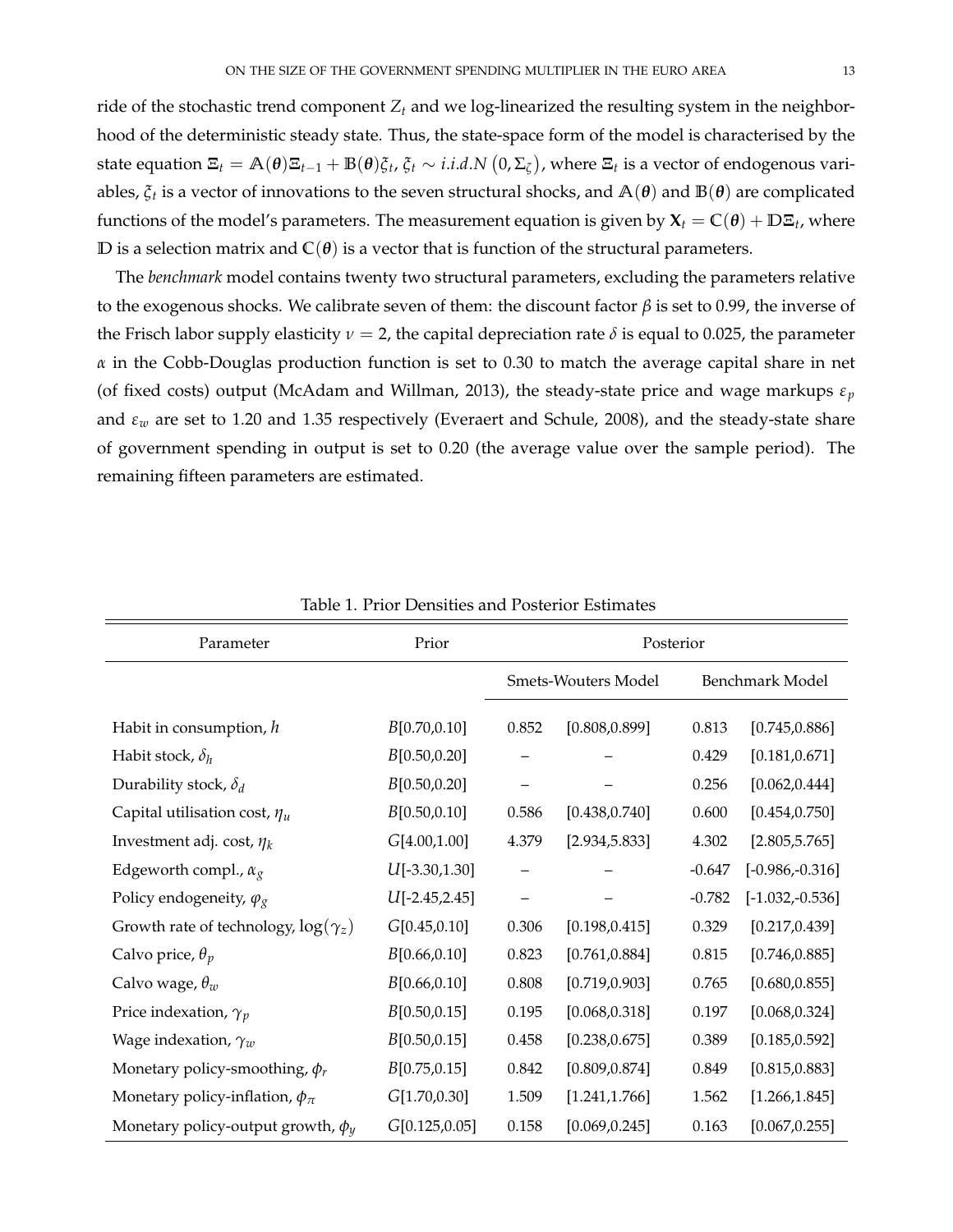| Parameter                                            | Prior         | Posterior              |                |                 |                |  |
|------------------------------------------------------|---------------|------------------------|----------------|-----------------|----------------|--|
|                                                      |               | Smets-Wouters Model    |                | Benchmark Model |                |  |
| Wage markup shock persistence, $\rho_w$              | B[0.60, 0.15] | 0.867                  | [0.788, 0.945] | 0.913           | [0.863, 0.961] |  |
| Intertemporal shock persistence, $\rho_b$            | B[0.60, 0.15] | 0.298                  | [0.132, 0.449] | 0.656           | [0.478, 0.833] |  |
| Investment shock persistence, $\rho_i$               | B[0.60, 0.15] | 0.872                  | [0.785, 0.961] | 0.855           | [0.756, 0.955] |  |
| Price markup shock persistence, $\rho_p$             | B[0.60, 0.15] | 0.855                  | [0.722, 0.965] | 0.868           | [0.752, 0.989] |  |
| Government shock persistence, $\rho_g$               | B[0.60, 0.15] | 0.948                  | [0.914, 0.982] | 0.951           | [0.911, 0.991] |  |
| Wage markup shock (MA part), $\varrho_w$             | B[0.60, 0.15] | 0.670                  | [0.518, 0.821] | 0.725           | [0.600, 0.853] |  |
| Price markup shock (MA part), $\rho_p$               | B[0.60, 0.15] | 0.567                  | [0.388, 0.756] | 0.610           | [0.432, 0.795] |  |
| Wage markup shock volatility, $\sigma_w$             | IG[0.25,2.00] | 0.144                  | [0.113, 0.172] | 0.147           | [0.117, 0.176] |  |
| Intertemporal shock volatility, $\sigma_b$           | IG[2.00,2.00] | 2.819                  | [1.916, 3.685] | 2.073           | [1.439, 2.694] |  |
| Investment shock volatility, $\sigma_i$              | IG[0.25,2.00] | 0.273                  | [0.212, 0.333] | 0.294           | [0.226, 0.357] |  |
| Price markup shock volatility, $\sigma_p$            | IG[0.25,2.00] | 0.123                  | [0.096, 0.150] | 0.129           | [0.102, 0.158] |  |
| Productivity shock volatility, $\sigma$ <sub>z</sub> | IG[0.25,2.00] | 0.813                  | [0.713, 0.910] | 0.819           | [0.714, 0.920] |  |
| Government shock volatility, $\sigma_g$              | IG[0.25,2.00] | 0.942                  | [0.825, 1.059] | 0.955           | [0.824, 1.088] |  |
| Monetary policy shock volatility, $\sigma_r$         | IG[0.25,2.00] | 0.126                  | [0.113, 0.172] | 0.124           | [0.107, 0.141] |  |
| Log-marginal likelihood                              |               | $-462.546$             |                | -438.369        |                |  |
| Posterior odds ratio                                 |               | 0.000                  |                | 1.000           |                |  |
| Bayes factor                                         |               | $3.161 \times 10^{10}$ |                |                 |                |  |
| Kass-Raftery statistics                              |               |                        | 48.354         |                 |                |  |

Table 1. Prior Densities and Posterior Estimates (cont'd)

*Note:* This table reports the prior distribution, the mean and the 90 percent confidence interval (within square brackets) of the estimated posterior distribution of the structural parameters. The Bayes factor between model *i* and *j* is computed as  $\exp(\mathcal{L}(X_T|\mathcal{M}_i)-\mathcal{L}(X_T|\mathcal{M}_j))$  where  $\mathcal L$  stands for log-marginal likelihood. The Kass-Raftery statistics is computed as twice the logarithm of the Bayes factor. *B*[., .], *G*[., .], *U*[., .] and *IG*[., .] stand for Beta distribution, Gamma distribution, Uniform distribution and Inverse-Gamma distribution, respectively.

The prior distribution is summarized in Table 1. Our choices are in line with the literature, especially with Smets and Wouters (2007), Sahuc and Smets (2008) and Justiniano *et al.* (2010). Importantly, we specify for  $\varphi_{\rm g}$  and  $\alpha_{\rm g}$  uniform priors centered on 0 and  $-1$ , and with a standard deviation of 1.00 and 1.33, respectively, to reflect our agnostic view concerning these key parameters. Finally, the rate of depreciation *δ<sup>d</sup>* and the weight parameter on habit stock *δ<sup>h</sup>* are assumed to follow a Beta distribution centered on 0.50 with a standard error of 0.20.

3.2. **Estimation Results.** The estimation results are reported in Table 1, together with the posterior mean and the 90% confidence interval. Several results are worth commenting on.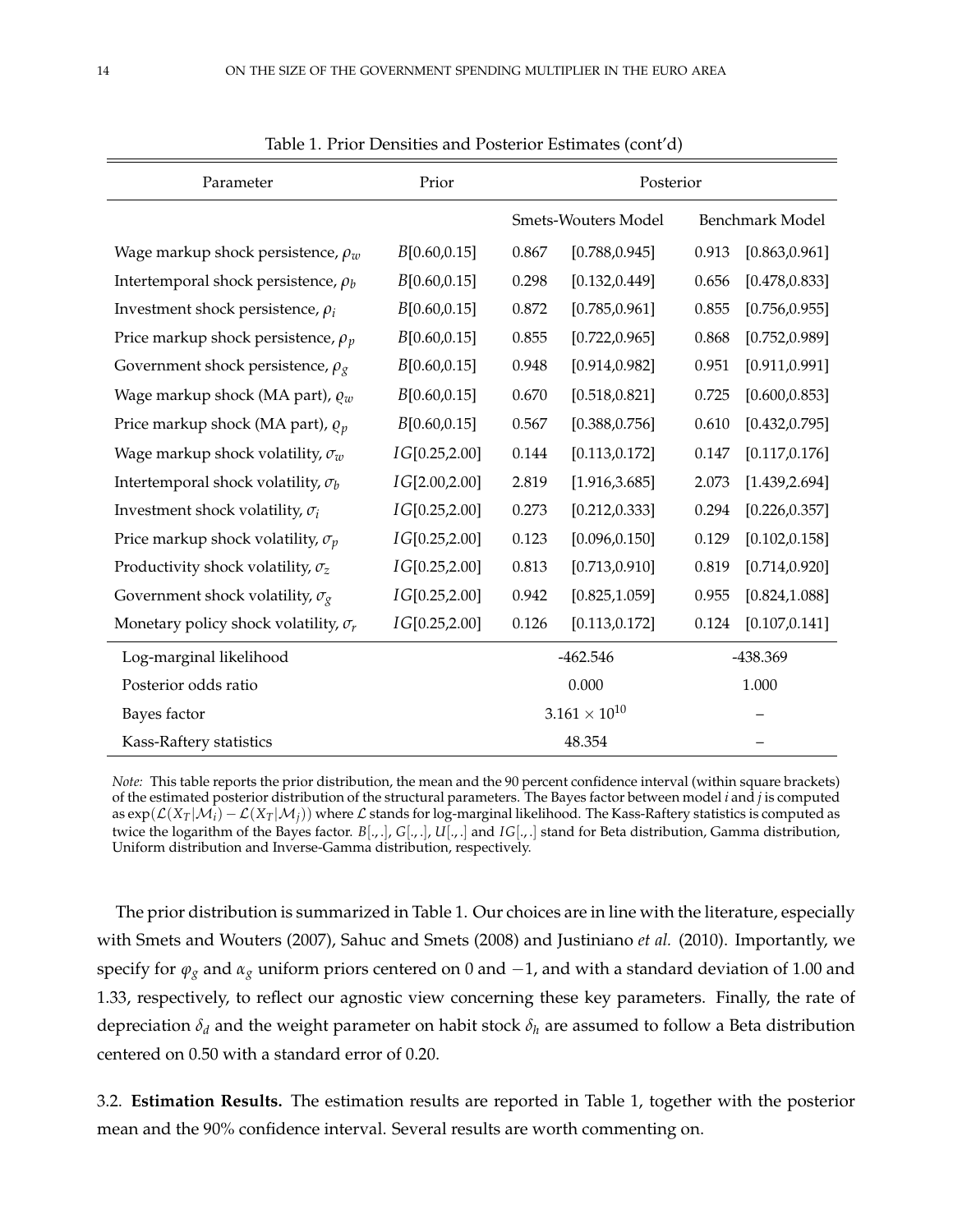First, the two model versions display very similar estimated values of the common structural parameters. Neither the parameters related to real rigidities nor those related to nominal rigidities are affected by the presence of Edgeworth complementarity, endogenous government policy and general time non-separable preferences. Note also that the parameters related to monetary policy are almost insensitive.

Second, the parameter estimates are in line with previous results (Smets and Wouters, 2003, Sahuc and Smets, 2008, Coenen *et al.*, 2013). For example, the adjustment cost parameter is  $\eta_k \approx 4.30$  and the parameter related to capital utilization is  $\eta_u \approx 0.60$ . In addition, the wage indexation parameter is  $\gamma_w \approx 0.40$  in the two model versions, higher than the price indexation parameter  $\gamma_p \approx 0.20$ . This reflects a now standard result that the euro area data do not require too high a degree of price indexation. The probability that firms are not allowed to re-optimize their price is  $\theta_p \approx 0.82$ , implying an average duration of price contracts of about 15 months. The probability of no wage change is  $\theta_w \approx 0.80$ , implying an average duration of wage contracts of about 20 months. All these numbers are consistent with the results reported in the survey done by Druant *et al.* (2012). The monetary policy parameters  $(\phi_{\pi}, \phi_y) \approx (1.51, 0.16)$  and  $\phi_r \approx 0.85$  indicate that the monetary authorities act very gradually with a large weight on inflation.

Third, the three retained mechanisms are essential as they heavily increase the fit of the model, as shown by the improvement of the log-marginal likelihood in Table 1. The posterior odds ratios offer a complementary way of seeing this. Starting from a prior distribution on model versions with equal probability (1/2), we obtain that the *benchmark* model represents the whole probability mass. Similarly, a Bayes factor beyond 100 and a Kass and Raftery's (1995) statistics beyond 10 provide decisive and very strong evidence in favour of the *benchmark* model.

The estimated value for *α<sup>g</sup>* is negative suggesting strong Edgeworth complementarity between private consumption and public expenditures. This result is in the line with those obtained in Coenen *et al.* (2013) for the euro area and Fève *et al.* (2013) for the United States. Moreover, the endogenous com-ponent of government expenditures is negatively related to output growth.<sup>[7](#page-16-0)</sup> Finally, the parameters related to habit stock and durability are positive and significant. This implies that the habit parameter *h* is higher in the *Smets-Wouters* model since such a version omits habit stock in preferences.

Another procedure to compare models is the DSGE-VAR methodology. The DSGE-VAR approach has been suggested as a tool for studying misspecification of a DSGE model and allowing the crossequation restrictions of the DSGE model to be relaxed in a flexible manner (Del Negro and Schorfheide, 2004). The basic idea is to *(i)* use a VAR model as an approximating model for the DSGE model and *(ii)* construct a mapping from the DSGE model to the VAR parameters, leading to a set of cross-restrictions for the VAR model. Deviations from these restrictions may be interpreted as evidence for DSGE model misspecification.

<span id="page-16-0"></span> $7$ We also investigate various forms of the endogenous component of government spending and obtain that the specification adopted here is preferred by the data.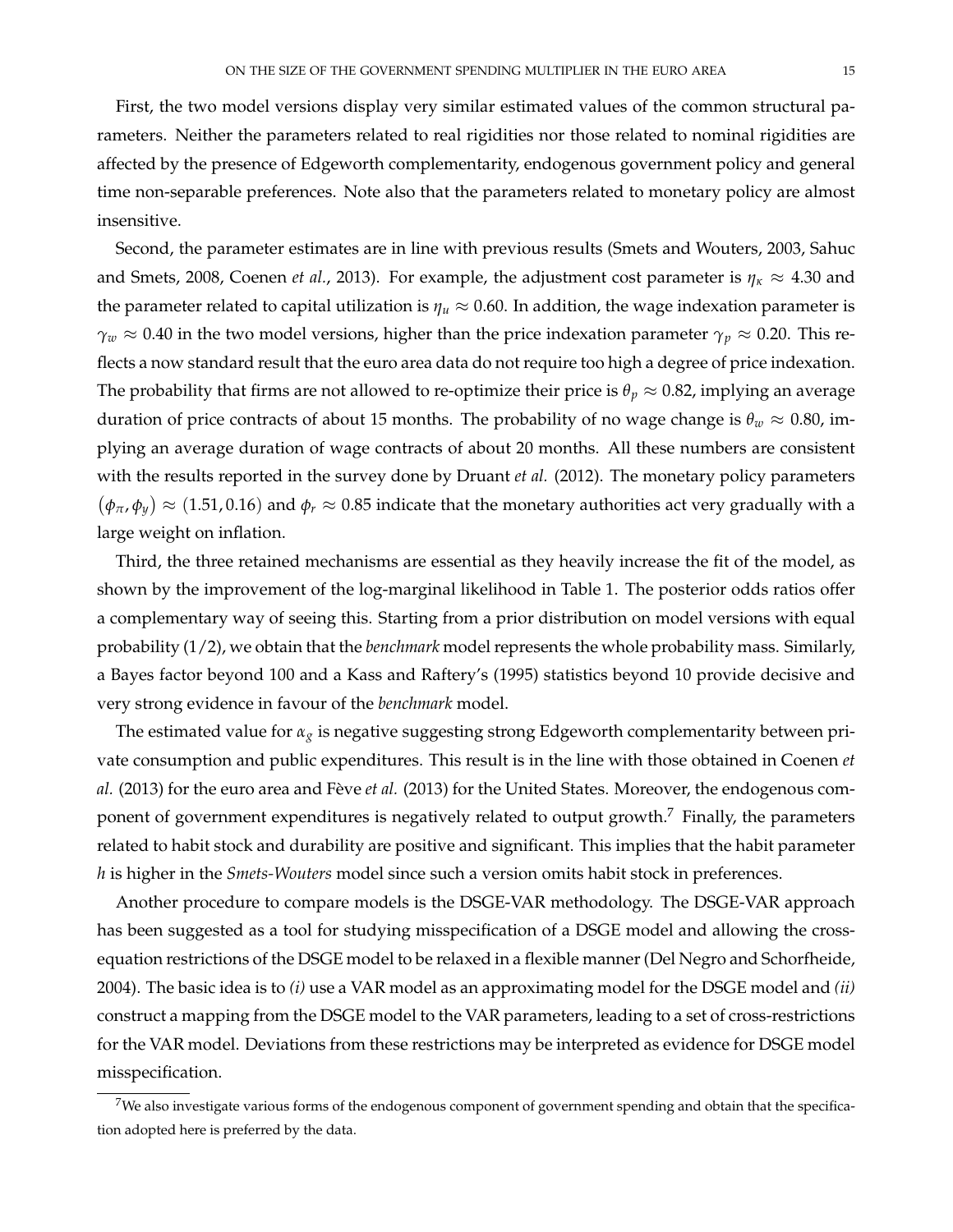

Figure 1. Log-Marginal Likelihood as a Function of the Hyperparameter *λ*

*Note:* The figure depicts the marginal likelihood function on the y-axis and the corresponding value of the hyperparameter  $\lambda$ , rescaled via the transformation  $\lambda/(1 + \lambda)$ , on the x-axis. The two bold points represent the estimated values of  $\lambda$  in the two model versions.

In a Bayesian framework, one can specify a prior distribution for deviations from the DSGE model restrictions, whose tightness is scaled by a single hyperparameter  $\lambda$ . The values  $\lambda = \infty$  and  $\lambda = 0$ correspond to the two polar cases in which the cross-coefficient restrictions are strictly enforced and completely ignored (unrestricted VAR). The log-marginal likelihood function of  $\lambda \in (0,\infty]$  provides an overall assessment of the DSGE model restrictions that may be viewed as more informative than a comparison of the two polar cases. An estimate of  $\lambda$  is then used as a way to evaluate DSGE models: If  $\lambda$  is small the prior on the VAR coefficients is diffuse, if it is large, most of the prior mass on the VAR coefficients concentrates near the DSGE model restrictions. Figure 1 shows how the shape of the posterior distribution of the *λ* changes across our two alternative models. Relative to the *benchmark* model, the marginal likelihood associated with the *Smets-Wouters* model is lower for any value *λ*. Most importantly, the posterior mass shifts to the left, toward a lower value of *λ* (looser prior): The estimated value of the hyperparameter is 0.70 in the *benchmark* model and 0.49 in the *Smets-Wouters* model. We interpret these findings as strong evidence that the *benchmark* specification improves the fit of the DSGE model.

Finally, we compare the two model versions by computing the forecast error variance decomposition of consumption growth, government spending growth and total hours growth. This decomposition is reported in Figure 2, where the forecast horizon is set to one. In the *benchmark* model, the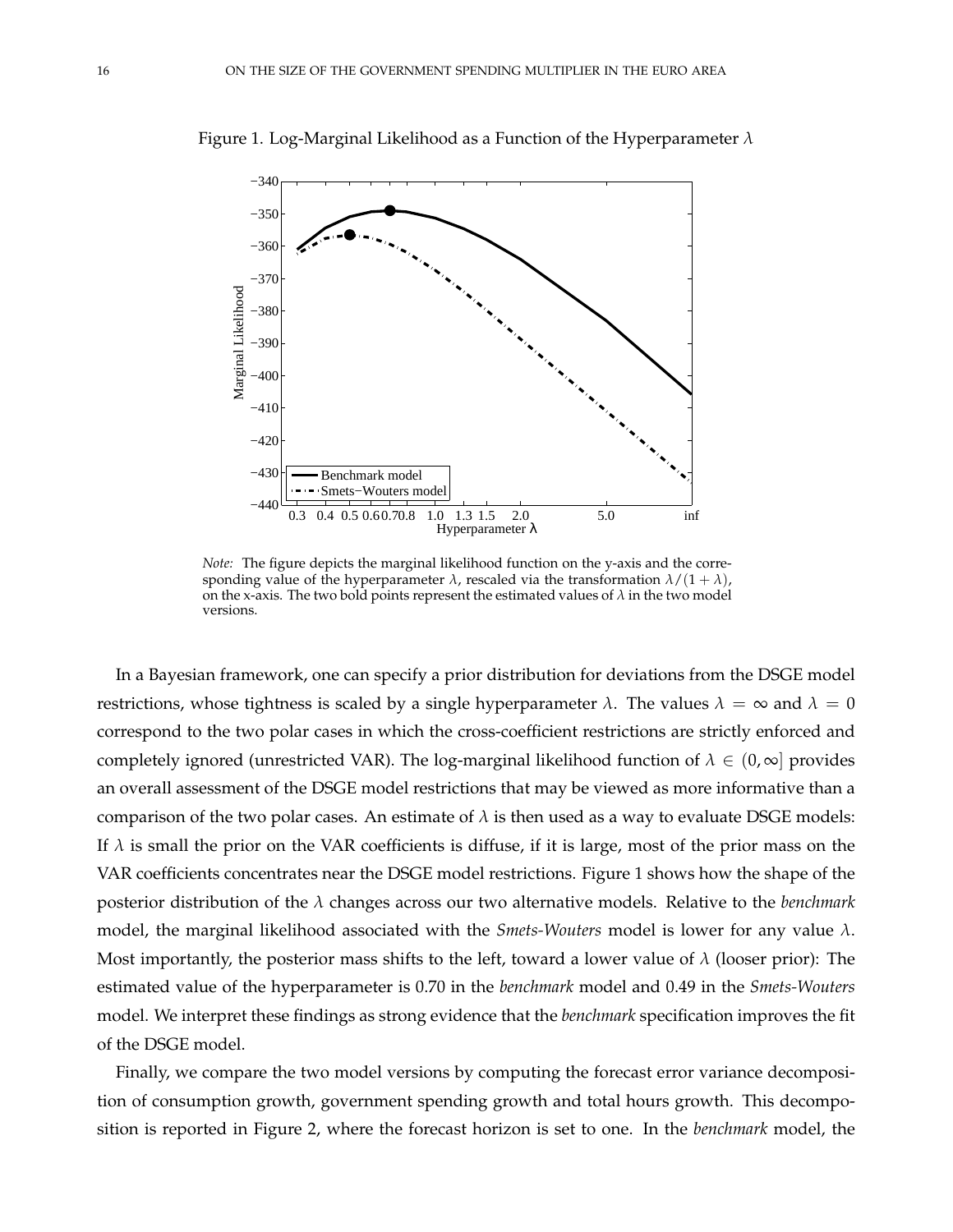government spending shock explains 6% (*resp.* 20%) of the variance of consumption growth (*resp.* total hours growth), whereas it is almost zero (*resp.* 10%) in the *Smets-Wouters* model. At the same time, the share of the variance of government expenditures is the same in the two model versions (around 56%), meaning that our key additional ingredients allow to reinforce the transmission mechanism of government policy.



Figure 2. Variance Decomposition of a Selection of Variables

*Note:* The figure displays the contribution of each shock to the variance of observable variables in the benchmark model and in the Smets-Wouters model (at posterior estimates).

3.3. **Implications for Government Spending Multipliers.** We can now investigate the quantitative implications of these two model versions for the government spending multipliers. Two types of multipliers are considered.

First, we are interested in the short-run output multiplier, defined as the present value of additional output over a *q*-period horizon that is generated by a change in the present value of government spending (see Mountford and Uhlig, 2009),

$$
\frac{\mathrm{E}_{t}\sum_{i=0}^{q}\tilde{\beta}^{i}\Delta Y_{t+i}}{\mathrm{E}_{t}\sum_{i=0}^{q}\tilde{\beta}^{i}\Delta G_{t+i}},
$$

where  $\tilde{\beta} \equiv \beta/\gamma_z$  is the inverse of the steady-state real interest rate. This notion embodies the full dynamics associated with exogenous fiscal actions and properly discounts future macroeconomic effects. It is obtained from the parameter estimates of Table 1. At  $q = 0$ , the present-value multiplier equals the impact multiplier. An important issue when it comes to the evaluation and to the comparison of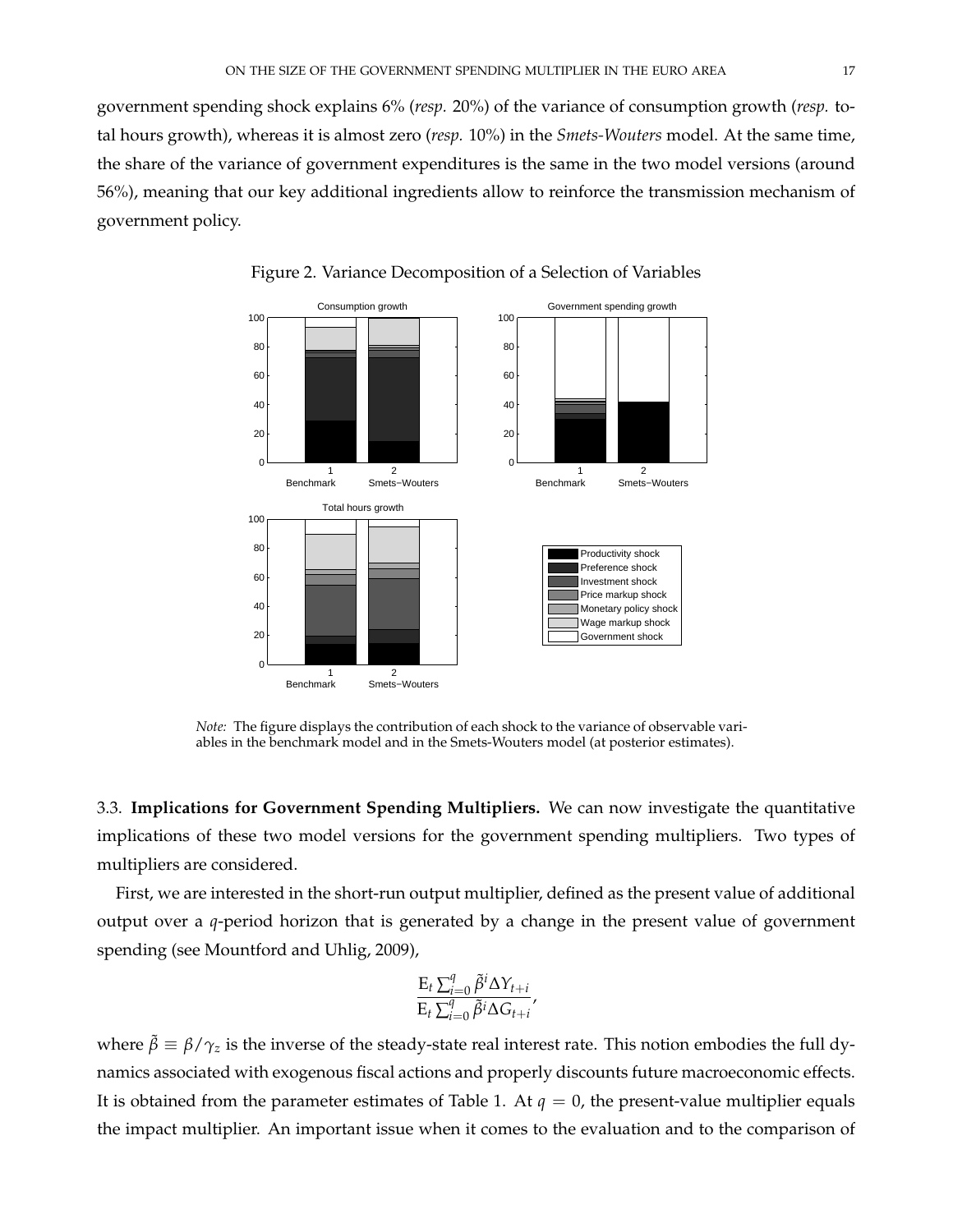short-run multipliers between several structural models is the degree of persistence of the government policy shock, i.e. *ρ<sup>g</sup>* in our notation (see Aiyagari *et al.*, 1992, and Campbell, 1995). In our case, this is not problematic because the autoregressive parameter is almost identical across model versions. In addition, as we have shown that the common structural parameters are very similar, we can suspect that the short-run multipliers are mainly driven by our three mechanisms.

Second, we consider the long-run output multiplier, defined as the increase in steady-state output consecutive to an increase in steady-state government spending expenditures. Interestingly, this multiplier can be easily derived, even in a medium-scale DSGE model, since the steady state is independent from both real an nominal rigidities. From this definition and the structure of the *benchmark* model, the following proposition states key properties of the long-run multipliers.

#### **Proposition 1.** *Under the benchmark model:*

(1) *The long-run output multiplier is*

$$
\frac{\Delta y}{\Delta g} = \frac{\left(1 + s_f\right)\left(1 - \alpha_g\right)}{1 + s_f - s_i + \nu(s_c + \alpha_g s_g)},
$$

 $\omega$ here  $y = Y/Z$ ,  $g = G/Z$ ,  $s_c$ ,  $s_i$  and  $s_g$  denotes the consumption to output ratio, investment to output *ratio and government expenditures to output ratio, respectively. The parameter s<sup>f</sup> is defined by F*/*y, where the fixed cost F is assumed to be constant.*

(2) *The long-run multiplier is a decreasing function of the Edgeworth complementarity parameter αg.*

## **Proof.** See the appendix.

This multiplier is obtained from the elasticities of non-stochastic steady-state employment and output with respect to public spending. The steady-state real interest rate is independent from all frictions (both real and nominal), the government endogenous policy and the exogenous process of public spending. It follows that the output to total hours ratio is constant and thus the real wage is unaffected. Importantly, the long-run multiplier directly depends on two structural parameters related to preferences (*α<sup>g</sup>* and *ν*) as well as on the great ratios of the economy (so implicitly on *β*, *δ*, *α*). Given the fact that *β*, *δ*, *α* and *ν* are calibrated prior to estimation, the long-run multiplier *(i)* depends only on the estimated value of the Edgeworth complementarity parameter *αg*, and *(ii)* unambiguously decreases with *αg*. From this property and the estimation results of Table 1, we can directly expect a higher long-run multiplier in our *benchmark* model than in the *Smets-Wouters* model. We now quantify this discrepancy relative to the *benchmark* model.

Let us first consider the short-run dynamics. Figure 3 displays the short-run output multiplier of the two model versions together with its 90% confidence interval. The impact multiplier associated with the *benchmark* model is around 1.60 and then steadily goes back to a value close to 0.80. Notice that the short-run multiplier remains greater that one during almost five years. This result is in contrast with the *Smets-Wouters* model for which the multiplier is around one on impact but then decreases towards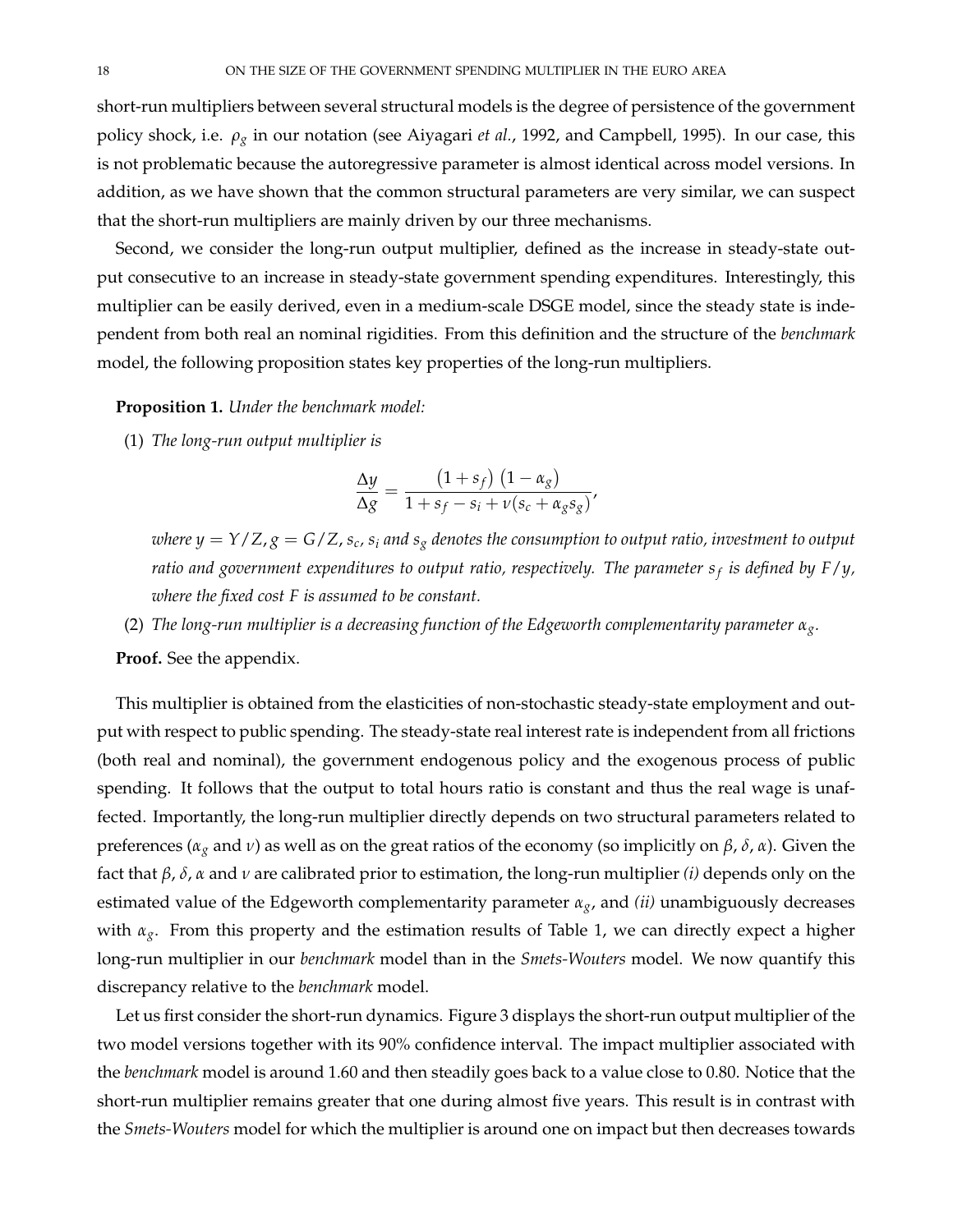0.40 (see Cogan *et al.,* 2010, for a similar number). In addition, the two confidence intervals do not overlap on the whole horizon.



Figure 3. Short-Run Output Multiplier





Figure 4. Dynamic Responses

*Note:* The solid and dashed lines correspond to the mean of the short-run multiplier in the benchmark model and in the Smets-Wouters model, respectively. The light and dark grey areas correspond to the 90 percent confidence interval in the benchmark and Smets-Wouters models, respectively.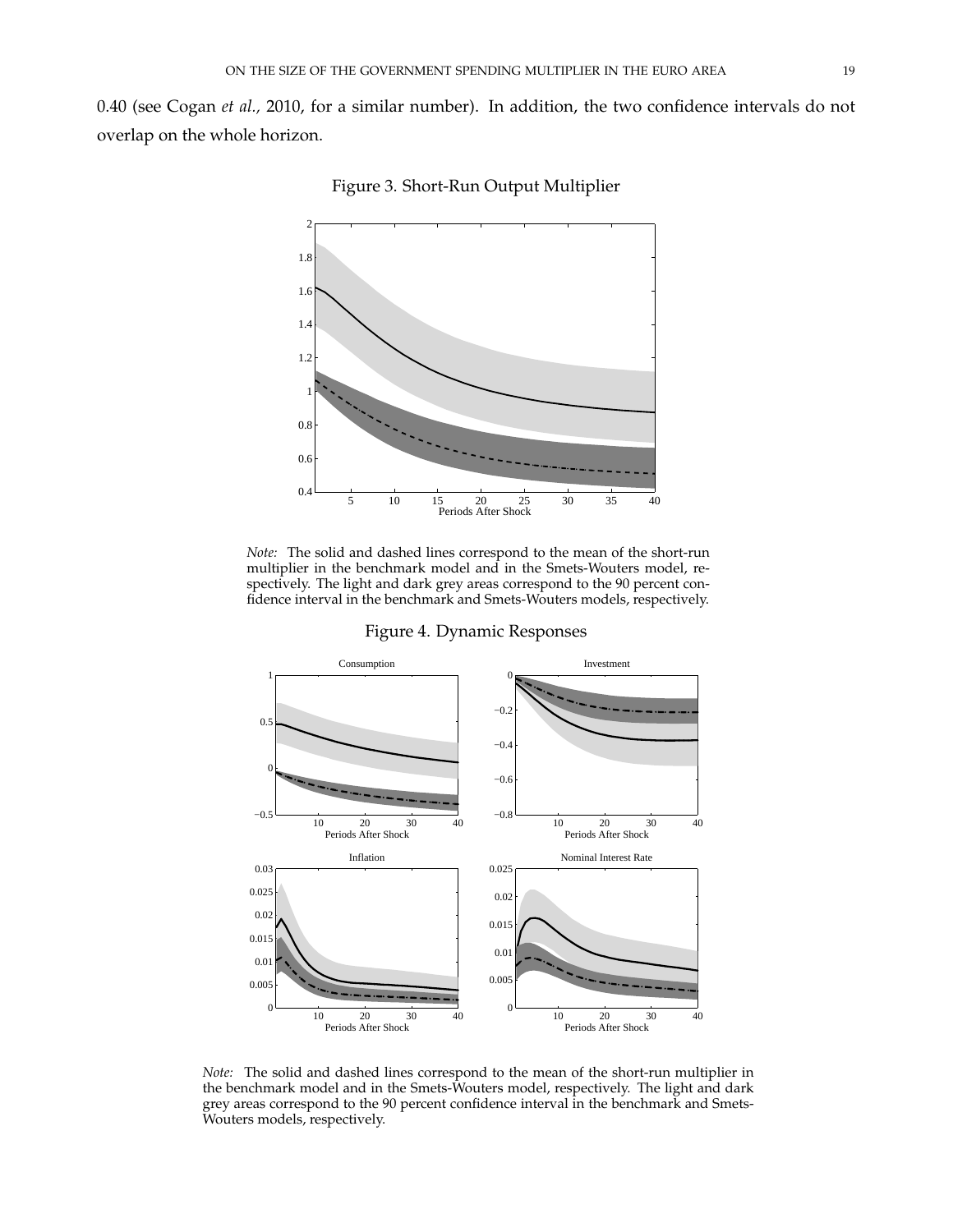Figure 4 reports the responses of other aggregate variables. This figure shows huge differences between the two model versions. First, the *benchmark* model displays a positive and persistent response of private consumption after an increase in public spending. In contrast, the response of consumption is persistently negative in the *Smets-Wouters* model. Second, the decrease in investment is more pronounced in the *benchmark* model than in the *Smets-Wouters* one. The reason is that Edgeworth complementarity leads to reduce private saving, despite the increase in labor supply. Third, the effects on inflation and the nominal interest rate of the government policy shock are more pronounced. Such a demand shock triggers higher inflation pressures in the *benchmark* model than in the *Smets-Wouters* model, due to a larger increase in the real marginal cost. For the nominal interest rate this is a direct consequence of the Taylor rule. The dynamic responses obtained from the *Smets-Wouters* model appear outside the confidence interval in the short run.

We now investigate the effect of a permanent change in government spending. Figure 5 reports the empirical distribution of the long-run multiplier to output obtained from the *benchmark* model, together with the average long-run multiplier for the two model versions. This figure clearly shows that the two model versions yield very different estimates of the long-run multiplier. Indeed, the average multiplier is around 1.04 in the *benchmark* model whereas it is two times smaller (0.56) when we shut down together the three mechanisms that we put forward. Such a difference is clearly not neutral if the model is used to assess recovery plans or consolidation programmes in the euro area.



Figure 5. Empirical Distribution of the Long-Run Output Multiplier

*Note:* The vertical dashed lines correspond to the mean of the long-run output multiplier in the benchmark model and in the Smets-Wouters model, respectively.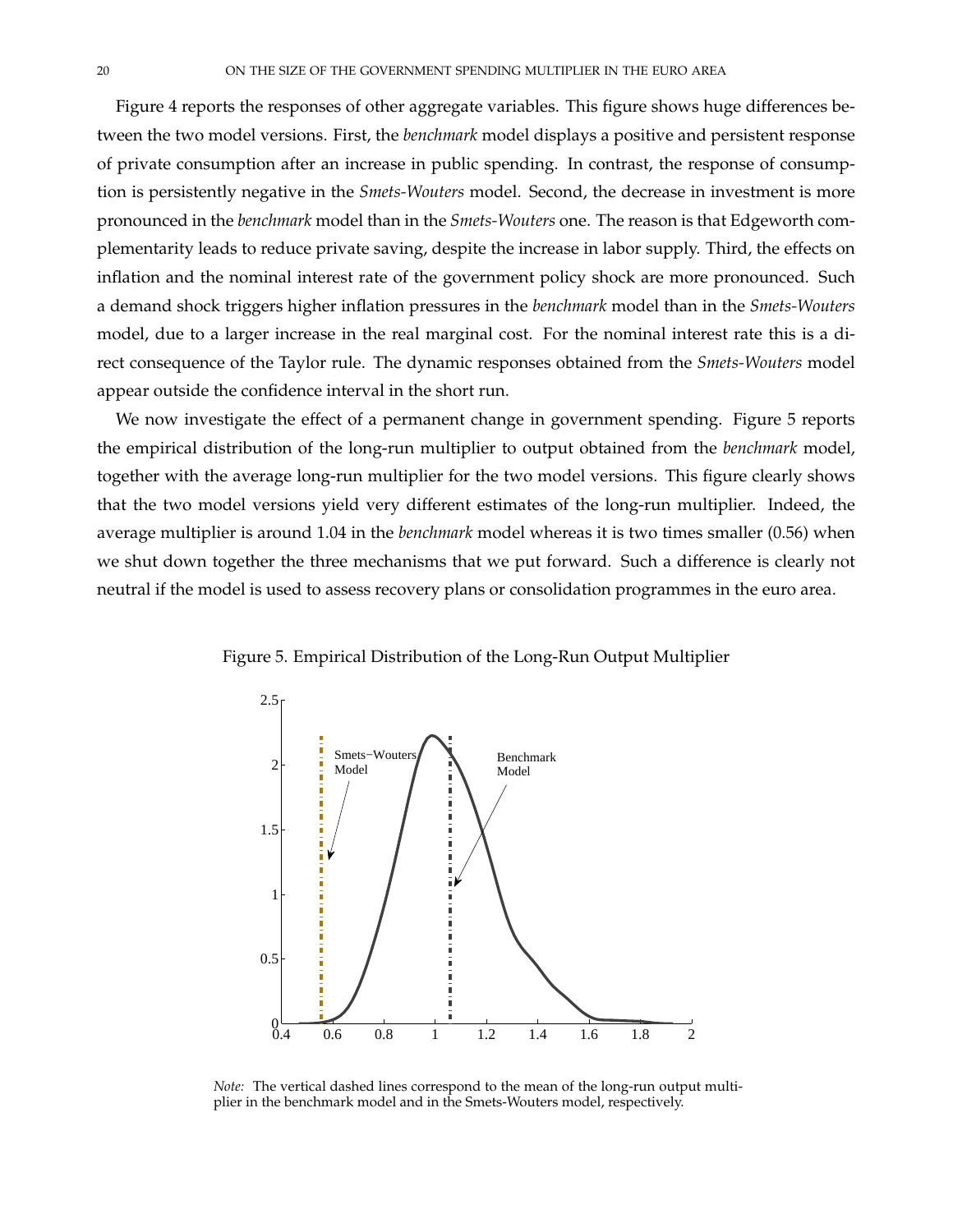In the spirit of Christiano *et al.* (2011), we also check the value of the government spending multiplier when the zero lower bound on the nominal interest rate binds. We consider a discount rate shock that is sufficiently large so that the zero lower bound on the nominal interest rate binds during six periods, and we assume that government expenditures increase in the first period. We can then compute the differences between the percent deviation of output and government expenditures from steady state that results from both the original shock and the increase in government purchases and those that result only from the original shock. The present-value output multiplier is then defined as a discounted ratio of these differences in output and in government spending. Figure 6 shows that *(i)* the output multiplier becomes very large when the zero bound binds in both model versions and *(ii)* the peak value of the multiplier in the *benchmark* version is more than twice (3.30) that obtained in the *Smets-Wouters* model (1.50). Note that these values clearly depend on the duration during which the nominal interest rate is constant: A longer period would imply a stronger effect on the multiplier. Where does this boost effect come from? The implied higher discount rate leads to a substantial decline in investment, hours worked, output and consumption. This fall in output is associated with a fall in marginal costs and substantial deflation. Since the nominal interest rate is zero, the real interest rate rises sharply and increases desired saving. This larger fall in output is undone by an increase in government expenditures. In presence of complementarity between private consumption and public spending, the effect on output of a rise in government spending is reinforced by the positive impact on private consumption.



Figure 6. Short-Run Output Multiplier When the Zero Bound is Binding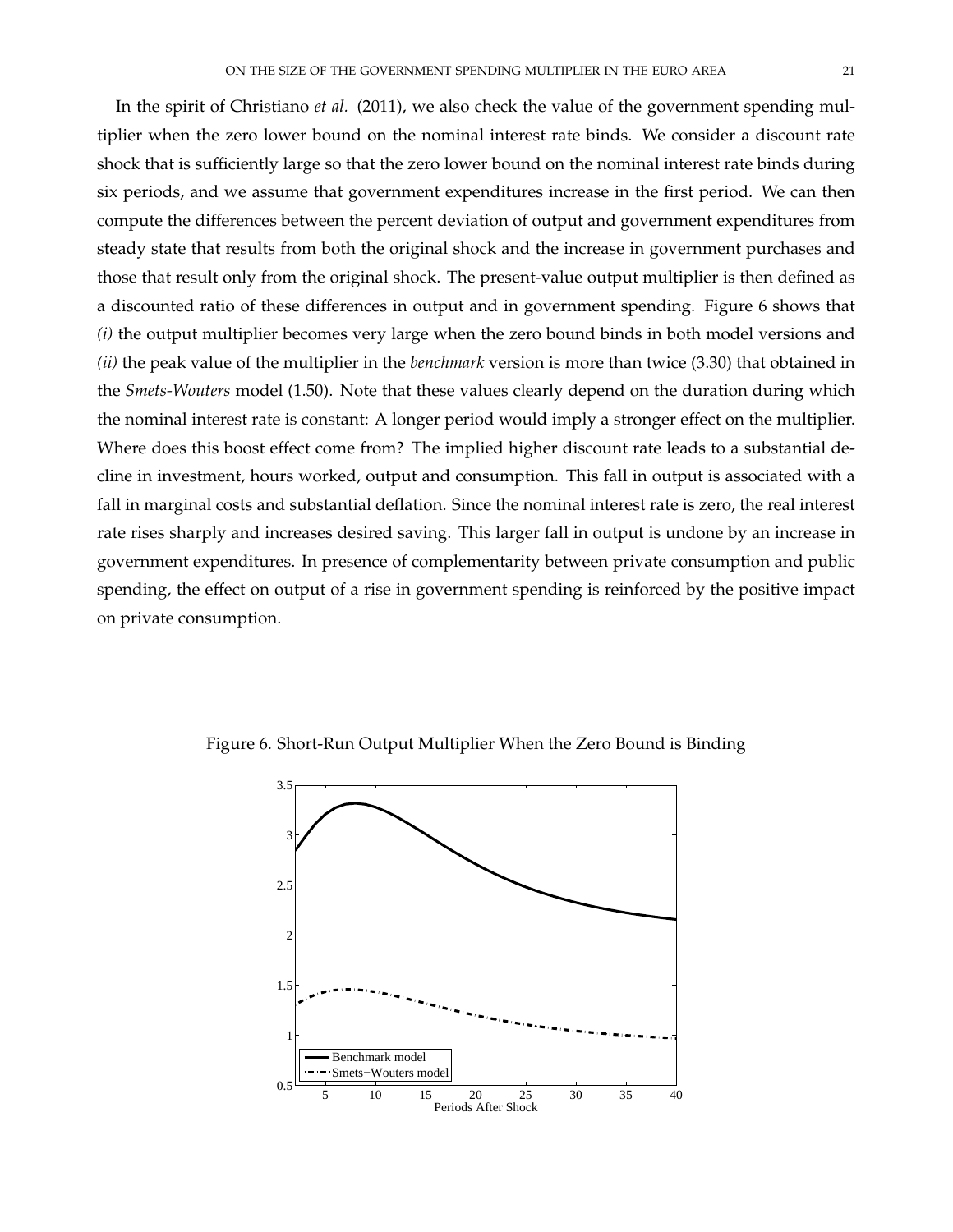#### 4. INSPECTING THE MECHANISMS

Having shown that the *benchmark* model generates both short-run and long-run multipliers that exceed unity, we now inspect the key mechanisms at work after a shock to government spending. To do so, we conduct two types of counterfactual experiments. First, we shut down one or several transmission mechanisms by altering a parameter (or a combination thereof) and we re-estimate the model using Bayesian techniques (Counterfactual #1 in Table 2). Second, we perturb the same set of parameters while keeping all the other at the estimated values obtained in our *benchmark* case (Counterfactual #2 in Table 2). If the implied government spending multiplier is strongly affected in both types of counterfactual experiments, the isolated mechanism plays an essential role in the transmission of fiscal shocks. This simply means that other forces (or parameters) are not adjusted, meaning that altering the parameter reveals the mechanism at work. Conversely, if the other parameters adjust to fit the data, there exist potentially other forces that propagate the government spending shock. In this case, we may obtain very different multipliers in the two counterfactual experiments.

We concentrate our analysis on our three modeling features: *(i)* Edgeworth complementarity, *(ii)* endogenous component of government spending, and *(iii)* general habits in consumption. All our experiments are reported in Tables 2 and 3. Table 2 reports the present-value output multiplier on impact  $(q = 0)$ , one year after impact  $(q = 5)$  and two years after impact  $(q = 9)$  and the long-run multiplier (i.e. after a permanent change in the level of government spending). Remember that this multiplier depends only on the estimated value of Edgeworth complementarity, *αg*, since the other parameters in the formula remain constant (see Proposition 1). Table 3 reports the structural parameters estimates under Counterfactual #1.

|                              |                   |       |       |       | л.                | $\bm{\cup}$ |       |       |       |
|------------------------------|-------------------|-------|-------|-------|-------------------|-------------|-------|-------|-------|
|                              |                   |       | 1stQ  | 5thQ  | 9thQ              | LR          |       |       |       |
| Benchmark                    |                   |       | 1.618 | 1.461 | 1.256             | 1.040       |       |       |       |
| <b>Smets-Wouters</b>         |                   |       | 1.065 | 0.919 | 0.776             | 0.556       |       |       |       |
|                              | Counterfactual #1 |       |       |       | Counterfactual #2 |             |       |       |       |
|                              | 1stQ              | 5thQ  | 9thQ  | LR    |                   | 1stQ        | 5thQ  | 9thQ  | LR    |
| No Edgeworth Complementarity | 1.011             | 0.899 | 0.784 | 0.551 |                   | 0.959       | 0.844 | 0.732 | 0.556 |
| No feedback Rule             | 1.279             | 1.108 | 0.959 | 0.743 |                   | 1.649       | 1.449 | 1.271 | 1.040 |
| No Habit Stock               | 1.654             | 1.466 | 1.287 | 1.083 |                   | 1.609       | 1.370 | 1.182 | 1.040 |
| No Local Durability          | 1.611             | 1.439 | 1.270 | 1.047 |                   | 1.641       | 1.447 | 1.268 | 1.040 |
| One Lag Habit                | 1.815             | 1.577 | 1.379 | 1.159 |                   | 1.655       | 1.397 | 1.200 | 1.040 |

Table 2. Estimated Effects of Government Spending Shocks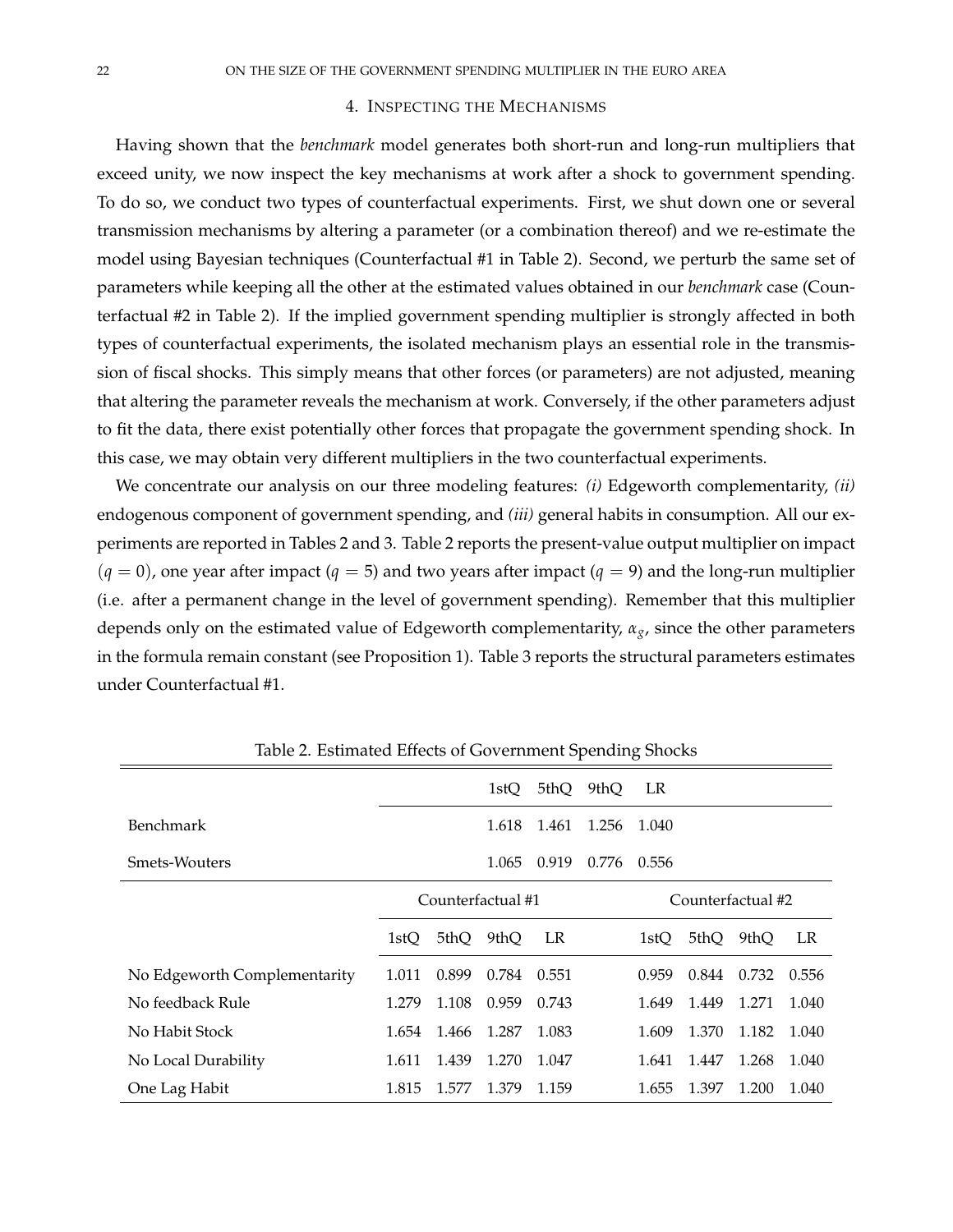4.1. **Edgeworth Complementarity.** Let us first consider the role played by Edgeworth complementarity. We set  $\alpha_g = 0$ . The third line of Table 2 reports the quantitative results. We see that both the short and long-run multipliers decrease heavily. This result applies for the two counterfactual experiments. So, no other parameters can adjust to compensate the role played by Edgeworth complementarity. This is confirmed by comparing the two first columns of Table 3 (benchmark and no Edgeworth complementarity). Indeed, the other model's parameters remain almost identical under the benchmark specification and the constrained version. The large decrease in the government spending thus results in the crowding out effect on consumption in the absence of Edgeworth complementarity. This mechanism thus appears essential for a proper transmission mechanism of government spending shocks.

|               | Benchmark | (1)      | (2)      | (3)      | (4)      | (5)      |
|---------------|-----------|----------|----------|----------|----------|----------|
|               |           |          |          |          |          |          |
| $\alpha_g$    | $-0.650$  | 0.000    | $-0.275$ | $-0.696$ | $-0.658$ | $-0.776$ |
| $\varphi_{g}$ | $-0.745$  | $-0.606$ | 0.000    | $-0.759$ | $-0.746$ | $-0.807$ |
| h             | 0.812     | 0.842    | 0.829    | 0.886    | 0.768    | 0.799    |
| $\delta_h$    | 0.469     | 0.503    | 0.500    | 0.000    | 0.613    | 0.000    |
| $\delta_d$    | 0.225     | 0.234    | 0.223    | 0.530    | 0.000    | 0.000    |
| $\eta_u$      | 0.613     | 0.580    | 0.566    | 0.618    | 0.614    | 0.625    |
| $\eta_k$      | 3.962     | 4.156    | 3.874    | 3.955    | 3.985    | 4.000    |
| $\theta_p$    | 0.829     | 0.832    | 0.817    | 0.833    | 0.834    | 0.835    |
| $\theta_w$    | 0.784     | 0.776    | 0.760    | 0.794    | 0.788    | 0.826    |
| $\gamma_p$    | 0.166     | 0.159    | 0.161    | 0.162    | 0.165    | 0.159    |
| $\gamma_w$    | 0.366     | 0.389    | 0.383    | 0.376    | 0.369    | 0.419    |
| $\phi_r$      | 0.853     | 0.855    | 0.850    | 0.850    | 0.854    | 0.846    |
| $\phi_{\pi}$  | 1.558     | 1.553    | 1.588    | 1.544    | 1.564    | 1.507    |
| $\phi_y$      | 0.144     | 0.145    | 0.149    | 0.146    | 0.145    | 0.143    |

Table 3. Parameter Estimates Under Counterfactual #1

*Note:* (1) No Edgeworth complementarity, (2) No feedback rule, (3) No habit stock, (4) No local durability, and (5) One lag habit.

4.2. **Endogenous Government Spending.** In this exercise, we assume that government spending is exogenous ( $\varphi$ <sup>*g*</sup> = 0). In Counterfactual #1, the model's parameters remain unaffected, with the noticeable exception of  $\alpha_g$ . When  $\varphi_g = 0$ , the estimated value of  $\alpha_g$  decreases (it is divided by more than 2) and both the short-run and long-run multipliers decreases, i.e. by around 0.30 points which is not a negligible figure. This results comes from the interplay of Edgeworth complementarity and countercyclicality of government spending. Indeed, these two mechanisms work in opposite directions in terms of generating a correlation pattern between output or consumption and government expenditures. Edgeworth complementarity tends to increase this correlation, because it induce that agents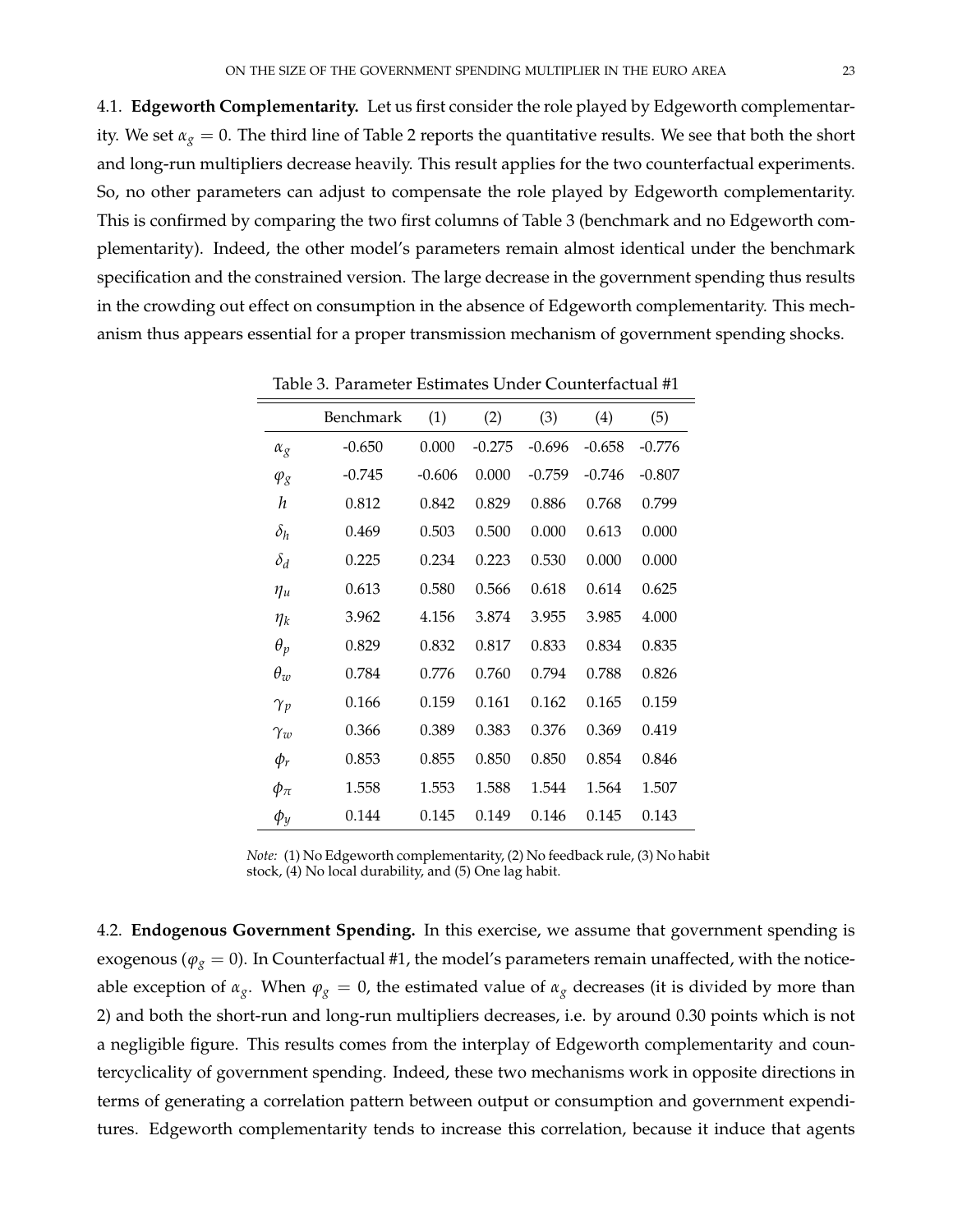are willing to consume more. A countercyclical component in the government policy rule reduces this correlation, by construction. So, in order to replicate a given correlation pattern between output and government spending, a higher degree of Edgeworth complementarity is needed to compensate a highly countercyclical government policy. This mechanically translate to higher government spending multiplier. When the government policy is assumed to be exogenous, there is no need for high Edgeworth complementarity, thus yielding a smaller multiplier. Consequently, omitting the endogeneity of government spending may mask sizeable crowding in effects on private consumption. In Counterfactual #2, setting  $\varphi$ <sup>*g*</sup> = 0 has very little effect. Only the impact multiplier increases by 0.03 point. This is because, we shut down the automatic stabilizer effect of government spending. Notice that the long-run multiplier is the same since *α<sup>g</sup>* is maintained to its benchmark value. The results show that omitting the endogenous policy rule at the estimation stage would lead an analyst to under-estimate the government spending multiplier at all horizons.

4.3. **Habit Formation on Consumption.** We consider three cases. In the first one, we eliminate the habit stock specification ( $\delta_h = 0$ ). For the second case, we consider a pure habit model ( $\delta_d = 0$ ). In the third case, we specify a one lag habit, as usual in the DSGE literature ( $\delta_h = \delta_d = 0$ ). Overall, our results show that omitting habit formation can have potentially strong effects on the estimated government spending multiplier trough the estimation of *α<sup>g</sup>* (Counterfactual# 1 in Table 2). For example, if we compare the results obtained in the one lag habit case with those of the benchmark case, we obtain a sizeable difference in the estimated multipliers. Both the short-run and the long-run multipliers are now overestimated, because the estimated value of *α<sup>g</sup>* increases (in absolute value). The reason for this result is the following. Suppose that the econometrician will seek to estimate the Edgeworth complementarity, but she wrongly omits habit stock in consumption. Habit formation creates intertemporal complementarity in consumption decision and thus tends to limit the crowding out effect of public spending on private consumption. Because habit stock is (wrongly) absent in the estimated model, there is a need for a higher degree of Edgeworth complementarity to match the data, and thus this implies a higher multiplier. This is illustrated by the two columns "benchmark" and (5) in Table 3. For example, a typical version of the Smets and Wouters model considers only one lag in habit formation. This yields to estimate  $\alpha_g = -0.776$  (to be compared to  $\alpha_g = -0.650$ ) and then an impact multiplier of 1.81, 0.20 point over the benchmark one. Notice that the effects of local durability remain small.

4.4. **Summing Up.** The previous analysis shed light on two opposite forces affecting the estimation of the government spending multiplier. On the one hand, omitting Edgeworth complementarity (together with endogenous government spending policy) leads to under-estimate the multiplier. On the other hand, ignoring habit stock in utility function tends to over-estimate the multiplier. The estimation of the *benchmark* model and the counterfactual exercises clearly show that *(i)* the first mechanism dominates and *(ii)* the multiplier is mainly driven by the degree of complementarity between private consumption and public spending.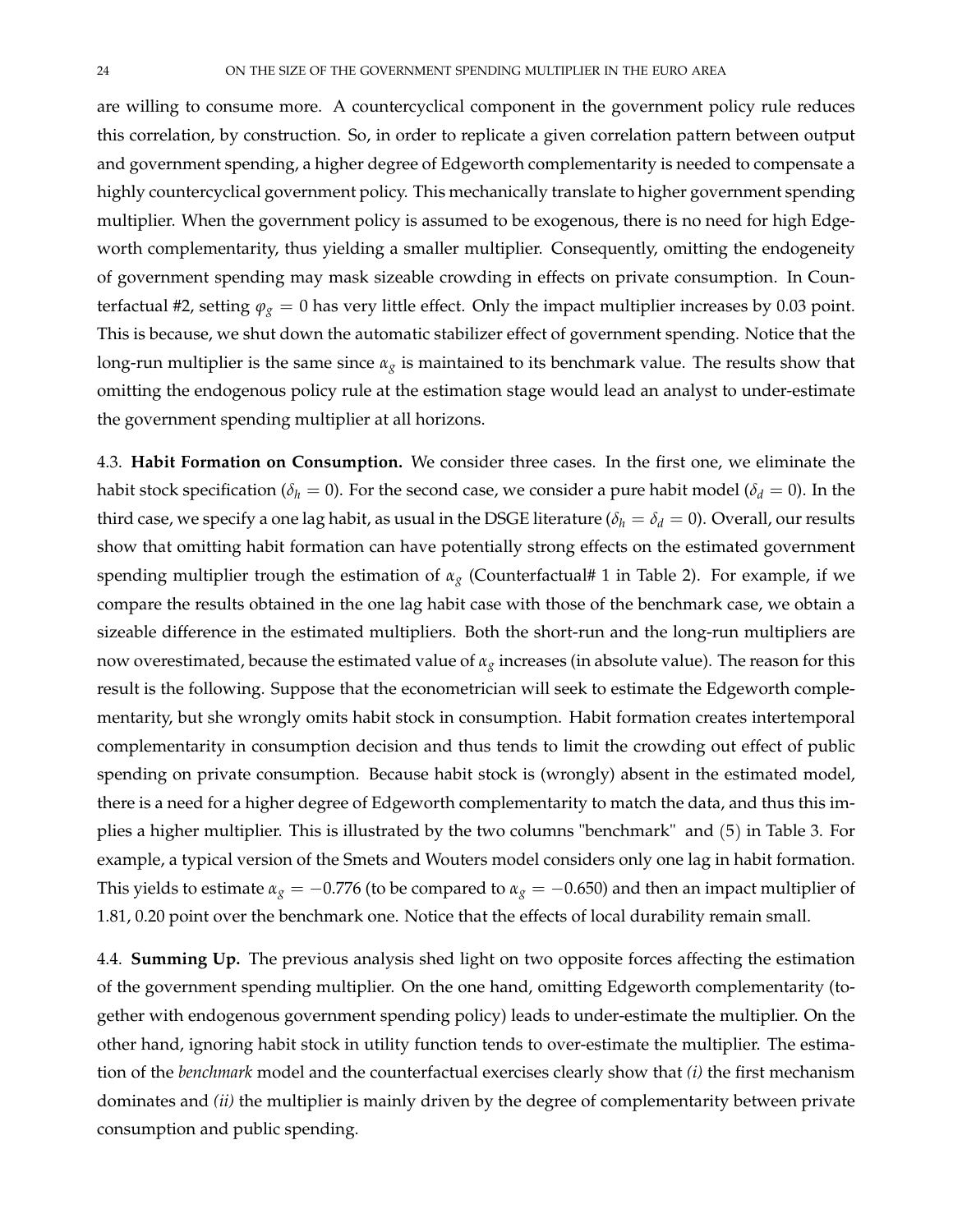### 5. CONCLUDING REMARKS

This paper has assessed the main mechanisms at work when estimating government spending multipliers in a DSGE model of the euro area. First, we have shown that the degree of Edgeworth complementarity between private and public consumption is essential to fit the data and thus lead to larger multiplier. Moreover, we have explored the consequences of misspecifying the government spending rule and habit formation on the estimated government spending multiplier. We have notably shown that omitting these last two features may exert a severe downward or upward biases on the estimated multipliers and thus can seriously affect the quantitative assessment of fiscal stimulus.

In our framework, we deliberately abstracted from relevant details in order to highlight, as transparently as possible, the empirical link between the three mechanisms we pushed forward. However, the recent literature insists on other modeling or policy issues that might potentially affect our results. We mention two of them. First, we assumed lump-sum taxes to finance government deficit but a more realistic case could consider distortionary taxes instead. In this latter case, we expect an even greater difference between the two model versions because taxes (labor income or VAT) would need to go up much more in the *Smets-Wouters* model for a given spending hike. Second, our paper focused on the size of the government spending multiplier in the euro area as a whole, abstracting from any form of heterogeneity (especially fiscal) among its members. Our framework could be extended to a model of a monetary union to account for cross-country spillovers.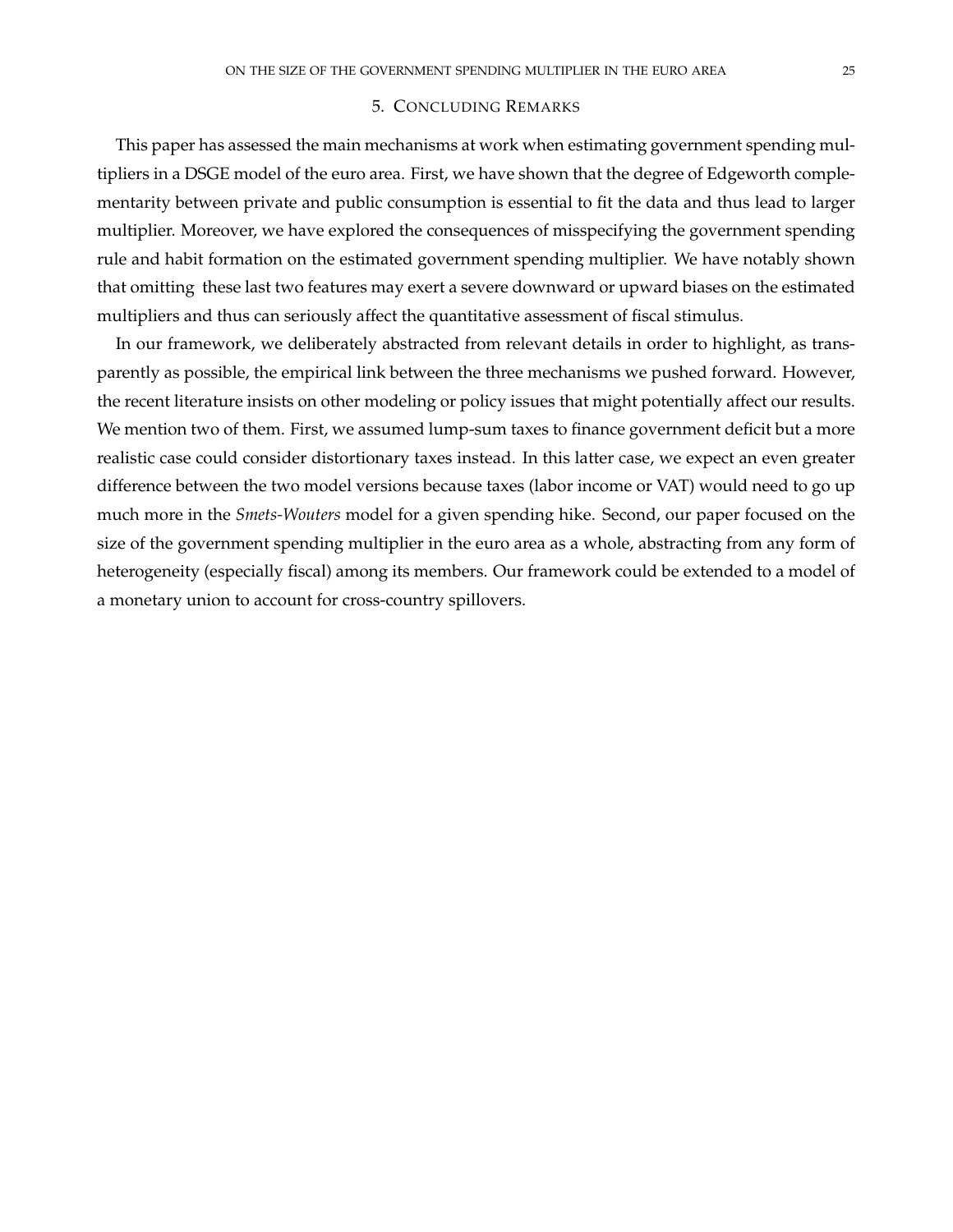#### **REFERENCES**

**Aiyagari S., Christiano L. and Eichenbaum M.** 1992."The Output, Employment, and Interest Rate Effects of Government Consumption", *Journal of Monetary Economics*, 30, 73-86.

**An S. and Schorfheide F.** 2007. "Bayesian Analysis of DSGE Models", *Econometric Reviews*, 26, 113-172.

**Aschauer D.** 1985. "Fiscal Policy and Aggregate Demand", *American Economic Review*, 75, 117-27.

**Auerbach A. and Gorodnichenko Y.** 2012. "Measuring the Output Responses to Fiscal Policy,"*American Economic Journal: Economic Policy*, 4, 1-27.

**Baxter M. and King R.** 1993. "Fiscal Policy in General Equilibrium", *American Economic Review*, 83, 315-334.

**Bouakez H. and Rebei. N.** 2007. "Why does Private Consumption Rise after a Government Spending shock?", *Canadian Journal of Economics*, 40, 954-979.

**Campbell J.** 1995. "Inspecting the Mechanisms. An Analytical Approach to the Stochastic Growth Model", *Journal of Monetary Economics*, 33, 463-506.

**Cantore C., Levine P., and Melina G.** 2014. "On Habit and Utility-Enhancing Government Consumption", *Discussion Paper Series 14/06*, City University London.

**Christiano L. and Eichenbaum M.** 1992. "Current Real-Business Theories and Aggregate Labor Market Fluctuations", *American Economic Review*, 82, 430-450.

**Christiano L., Eichenbaum M., and Evans C.** 2005. "Nominal Rigidities and the Dynamic Effects of a Shock to Monetary Policy", *Journal of Political Economy*, 113, 1-45.

**Christiano L., Eichenbaum M., and Rebelo S.** 2011. "When Is the Government Spending Multiplier Large?", *Journal of Political Economy*, 119, 78-121.

**Coenen G., Erceg C., Freedman C., Furceri D., Kumhof M., Lalonde R., Laxton D., Lindé J., Mourougane A., Muir D., Mursula S., de Resende C., Roberts J., Roeger W., Snudden S., Trabandt M., and In't Veld J.** 2012. "Effects of Fiscal Stimulus in Structural Models", *American Economic Journal: Macroeconomics*, 4, 22-68.

**Coenen G., Straub R. and Trabandt M.** 2013. "Gauging the Effects of Fiscal Stimulus Packages in the Euro Area", *Journal of Economic Dynamics and Control*, 37, 367-386.

**Cogan J., Cwik T., Taylor J. and Wieland V.** 2010. "New Keynesian Versus Old Keynesian Government Spending Multipliers.", *Journal of Economic Dynamics and Control*, 34, 281-295.

**Del Negro M. and Schorfheide F.** 2004. "Priors From General Equilibrium Models for VARs", *International Economic Review*, 45, 643-672.

**Druant M., Fabiani S., Kezdi G., Lamo A., Martins F., and Sabbatini R.** 2012. "Firms' Price and Wage Adjustment in Europe: Survey Evidence on Nominal Stickiness", *Labour Economics*, 19, 772-782.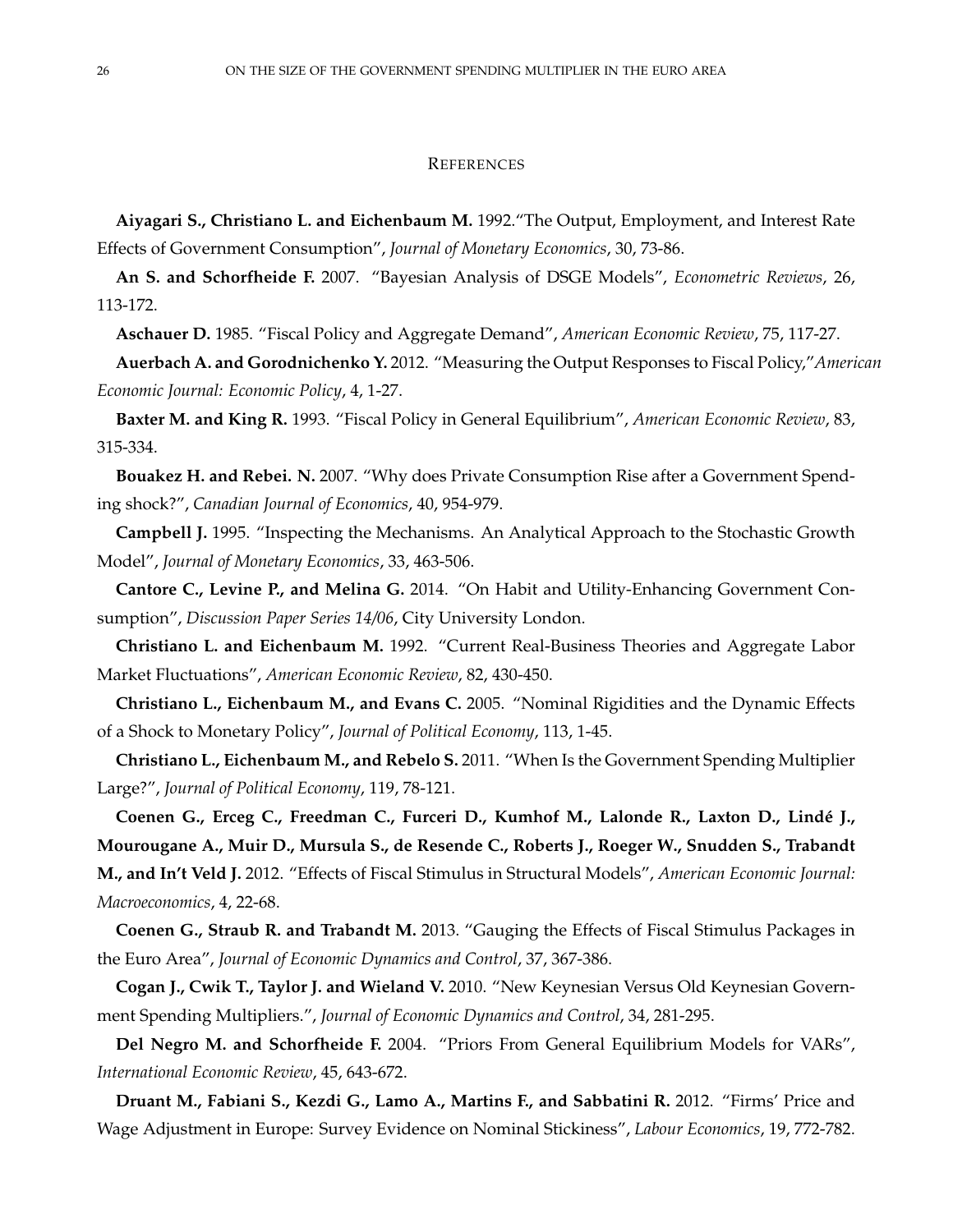**Erceg C. and Lindé J.** 2014. "Is There a Fiscal Free Lunch in a Liquidity Trap?", *Journal of the European Economic Association*, 12, 73-107.

**Everaert L. and Schule W.** 2008. "Why It Pays to Synchronize Structural Reforms in the Euro Area Across Markets and Countries", *IMF Staff Papers*, 55, 356-366.

**Fagan G., Henry J., and Mestre R.** 2005. "An Area-Wide Model (AWM) for the Euro-Area", *Economic Modelling*, 22, 39-59.

**Fève P., Matheron J., and Sahuc J.-G.** 2013. "A Pitfall with Estimated DSGE-Based Government Spending Multipliers", *American Economic Journal: Macroeconomics*, 5, 141-178.

**Finn M.** 1998. "Cyclical Effects of Government's Employment and Goods Purchases", *International Economic Review*, 39, 35-40.

**Fiorito R. and Kollintzas T.** 2004. "Public goods, merit goods, and the relation between private and government consumption", *European Economic Review*, 48, 1367-98.

**Heaton J.** 1995. "An Empirical Investigation of Asset Pricing with Temporally Dependent Preference Specifications", *Econometrica*, 63, 681-717.

**Jones J.** 2002. "Has Fiscal Policy Helped Stabilize the Postwar U.S. Economy?", *Journal of Monetary Economics*, 49, 709-746.

**Justiniano A., Primiceri G., and Tambalotti A.** 2010. "Investment Shocks and Business Cycles", *Journal of Monetary Economics*, 57, 132-145.

**Kass R. and Raftery A.** 1995. "Bayes Factors", *Journal of the American Statistical Association*, 90, 773- 795.

**Kormilitsina A. and Zubairy S.** 2013. "Propagation Mechanisms for Government Spending Shocks: A Bayesian Comparison", *mimeo*.

**Leeper E., Plante M., and Traum N.** 2010. "Dynamics of fiscal financing in the United States", *Journal of Econometrics*, 156, 304-32.

**McAdam P. and Willman A.** 2013. "Medium Run Redux", *Macroeconomic Dynamics,* 17, 695-727.

**McGrattan E.** 1994. "The Macroeconomic effects of Distortionary Taxation", *Journal of Monetary Economics*, 57, 573-601.

**McGrattan E., Rogerson R., and Wright R.** 1997. "An Equilibrium Model of Business Cycle with Household Production and Fiscal Policy", *International Economic Review*, 38, 267-290.

**Mountford A. and Uhlig H.** 2009. "What Are the Effects of Fiscal Policy Shock?", *Journal of Applied Econometrics*, 24, 960-992.

**Ohanian L. and Raffo A.** 2012. "Aggregate Hours Worked in OECD Countries: New Measurement and Implications for Business Cycles", *Journal of Monetary Economics*, 59, 40-56.

**Otrok C.** 2001. "On Measuring the Welfare Cost of Business Cycles", *Journal of Monetary Economics*, 47, 61-92.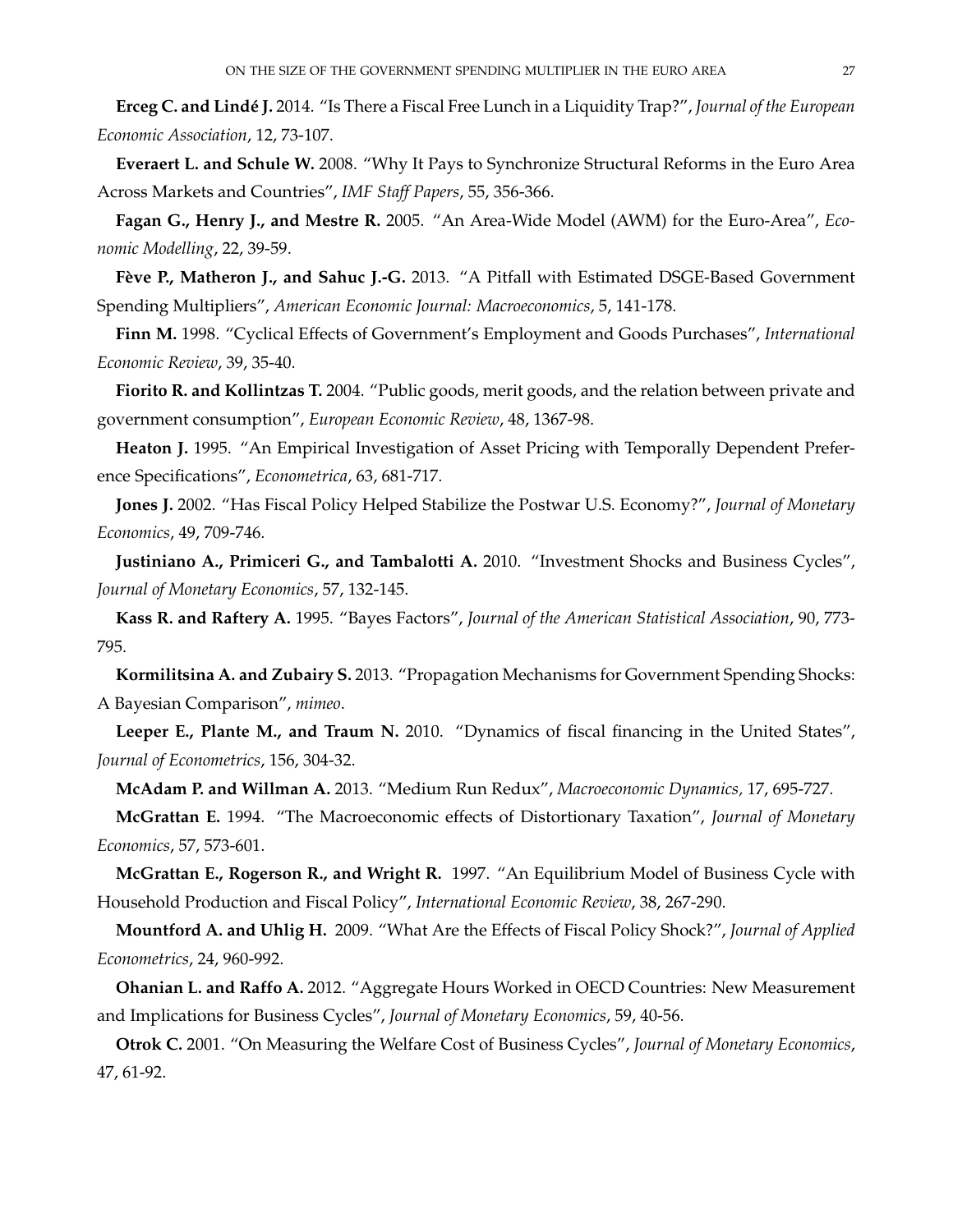**Ramey V.** 2011. "Identifying Government Spending Shocks: It's All in the Timing", *Quarterly Journal of Economics*, 126, 1-50.

**Sahuc J.-G. and Smets F.** 2008. "Differences in Interest Rate Policy at the ECB and the Fed: An Investigation with a Medium-Scale DSGE Model", *Journal of Money, Credit and Banking*, 40, 505-521.

**Smets F. and Wouters R.** 2003. "An Estimated Dynamic Stochastic General Equilibrium Model of the Euro Area", *Journal of the European Economic Association*, 1, 1123-1175.

**Smets F. and Wouters R.** 2007. "Shocks and Frictions in US Business Cycles: A Bayesian Approach", *American Economic Review*, 97, 586-606.

#### APPENDIX: PROOF OF PROPOSITION 1

(1) At the deterministic steady-state (see the online appendix for more details), the log-linearized production function is  $\hat{y} = \alpha \hat{k} + (1 - \alpha) \hat{n}$ , where  $\hat{y} = (y/(y + F)) \hat{y}$ . From the Euler equation on consumption, we get that  $(y + F)$  /*k* and  $i/k$  are constant and independent of *g*, implying that  $\hat{y} = \hat{k} = \hat{i}$ . Plugging this in the production function yields  $\hat{y} = \hat{n}$ . Otherwise, from the real wage equation, it comes that  $\hat{w} = \hat{y} - \hat{n}$ . Using the marginal rate of substitution between consumption and leisure, we deduce  $ν\hat{n} = \hat{w} - (c/(c + \alpha_g g)) \hat{c} - \alpha_g (g/(c + \alpha_g g)) \hat{g}$ , or equivalently  $\nu \widehat{y} = -(\frac{c}{(c + \alpha_g g)}) \widehat{c} - \alpha_g (g/(c + \alpha_g g)) \widehat{g}$ . Finally, from the aggregate resource constraint, we get  $\hat{c} = ((\tilde{y} - i)/c) \hat{y} - (g/c) \hat{g}$ . We can now replacing  $\hat{c}$  in the marginal rate of substitution equation to obtain

$$
\hat{y} = \left[ (1 + F/y) (1 - \alpha_g) (g/y) \right] / \left[ 1 + F/y - i/y + v (c/y + \alpha_g (g/y)) \right] \hat{g}.
$$

Knowing that  $\Delta y = y \times \hat{y}$  and  $\Delta g = g \times \hat{g}$ , we deduce the long-run multiplier formula.

(2) Differentiating the multiplier with respect to  $\alpha_g$  implies

$$
\partial \left(\Delta y/\Delta g\right)/\partial \alpha_g = -\frac{\left(1-s_f\right)\left(1+s_f-s_i+\nu(s_c+s_g)\right)}{\left[1+s_f-s_i+\nu(s_c+\alpha_g s_g)\right]^2} < 0.
$$